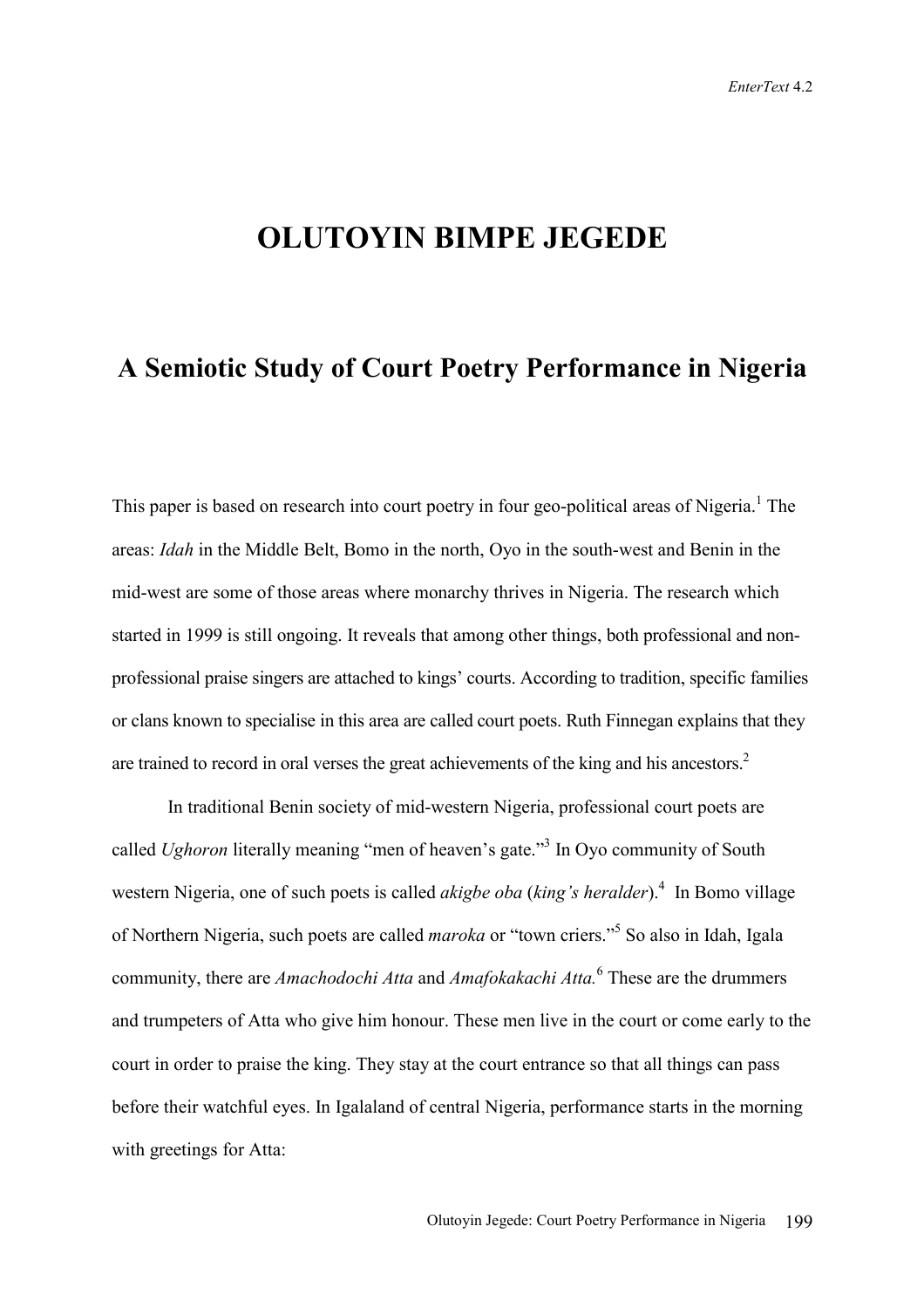Gaabaidu, Lion, Olodudu o Good morning Atta moluji. Wake up Atta.<sup>7</sup>

Besides, court poets announce the arrival of visitors both verbally and rhythmically on the drum. In addition, court poets herald the arrival of the king and chronicle his achievements and those of his ancestors. When the need arises, they pass scathing comments about the king. Apart from the professional court poets, queens and princesses also sing special praises for the kings. Both Adesola Olateju $^8$  and Akintunde Akinyemi<sup>9</sup> explain that the context of the performance of these poems varies from place to place. It ranges from daily performance to festive ones and from the profane to the sacred.

 There are explicit and implicit systems of communication, which account for the semiotics of court poetry performance in Nigeria. The process of information exchange includes linguistic and paralinguistic constructs which send various signals. Both transmit messages in a two-way delivery/response transaction which involves the performer and audience. For the purposes of this paper, the examination of the process of information exchange will be considered on two main systems: performance and linguistic, which have no marked boundaries between them. Units from both systems are attached through the use of codes, which include proxemic, vestimentary, general kinesics and musical. These codes are intimately connected and complement one another in the content and kinesics continuum of court poetry performance.

 Performance is an artistic and creative process through which court poetry comes alive. It is an activity which is based on the praise of the monarch. While Jacques Derrida asserts that performance is repetition of an action, $10$  Richard Schechner considers it as "restored behaviour."<sup>11</sup> Despite this, each performance is unique in its own way. It is not a repetition of another one like it. It is a collective activity, which involves one or more performers and an audience, all of whom assume roles. As an activity, performance in court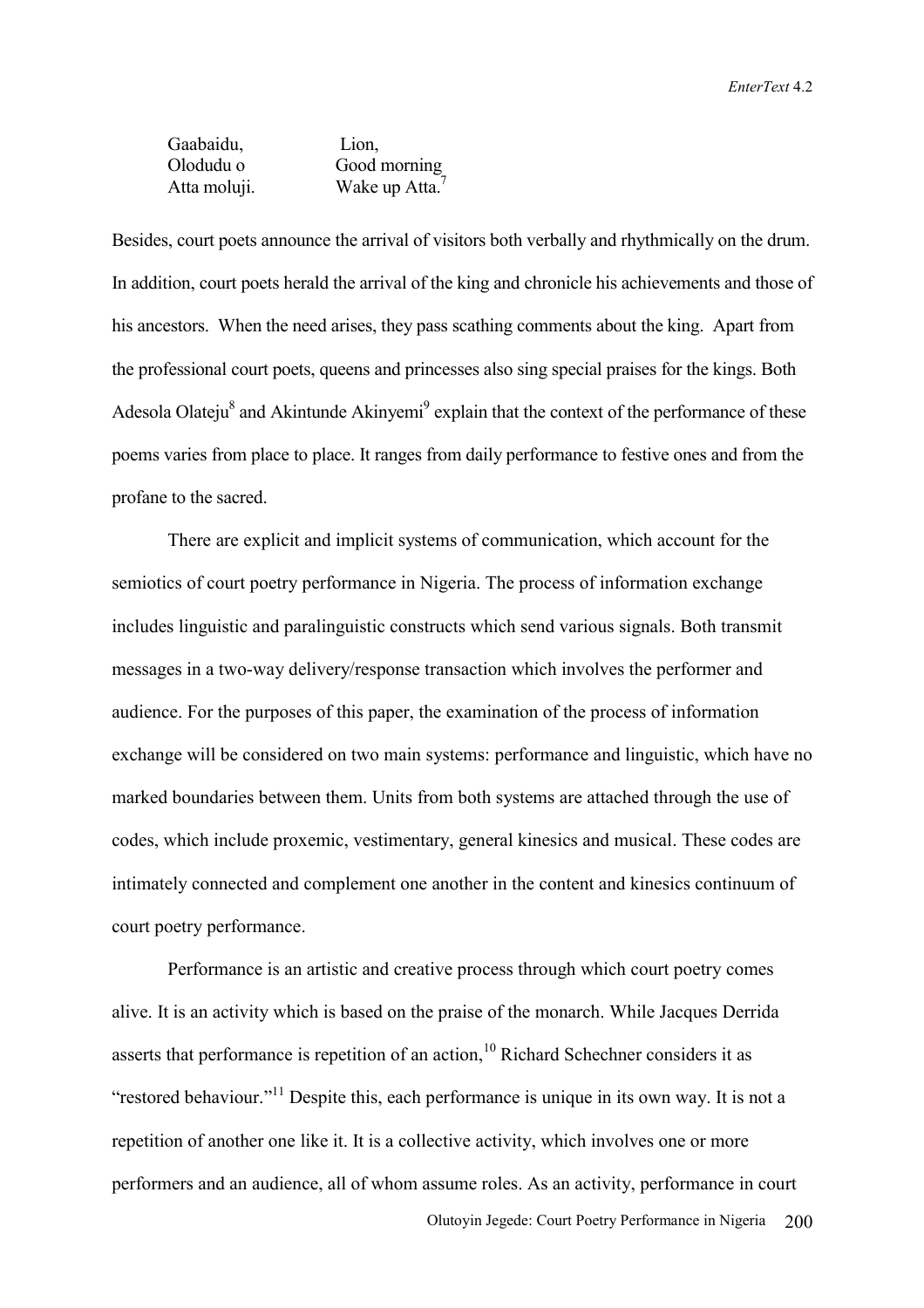poetry arises within its social context. It is creative, realised, achieved and transcendent of the ordinary course of events. The startling ability in man to recreate himself and to transform into what he ordinarily is not is seen clearly. For example, in court poetry performance from Yoruba (Oyo), the royal wives assume different roles: poets, drummers, singers and dancers all at once.

 Margaret Drewal contends that these transformations happen in a light mood which refreshes and loosens the tightness of the performance.<sup>12</sup> Hence, performance in court poetry is an underlying process of off-balancing, loosening, bending, twisting, reconfiguring and transforming the permeating eruptive or disruptive energy and mood below and to the sides of focused attention. Playing becomes an integral part of court poetry performance for the purpose of compelling a definite mood and attitude. In the process, performer and audience consciously and unconsciously engage in semiosis. Semiotics, the science of sign systems, is a study of systems of communication which can be linguistic or non-linguistic.<sup>13</sup> Each of the three types of sign which Ferdinard de Saussure distinguishes is evident in court poetry performance.14 These include: *iconic,* that which has resemblance to its referent, *indexical,* that which has association with its referent, and *symbolic,* that which has arbitrary relationship with its referent.<sup>15</sup> Thus, he defines semiotics as an action or an influence which involves a co-operation of three subjects or three abstract entities: "sign," "object" and "interpretant." Saussure's position does not take cognizance of human subjects that are involved in the process of coding and decoding of signs. However, these human subjects are crucial to court poetry performance.

 Umberto Eco's theory of semiotics takes into account a broader range of sign phenomena. He defines a sign as "everything that … can be taken as standing for something else."16 Guiraud's position corroborates Eco's assertion that a sign function communicates ideas through a message when "two functions: expression and content enter into a mutual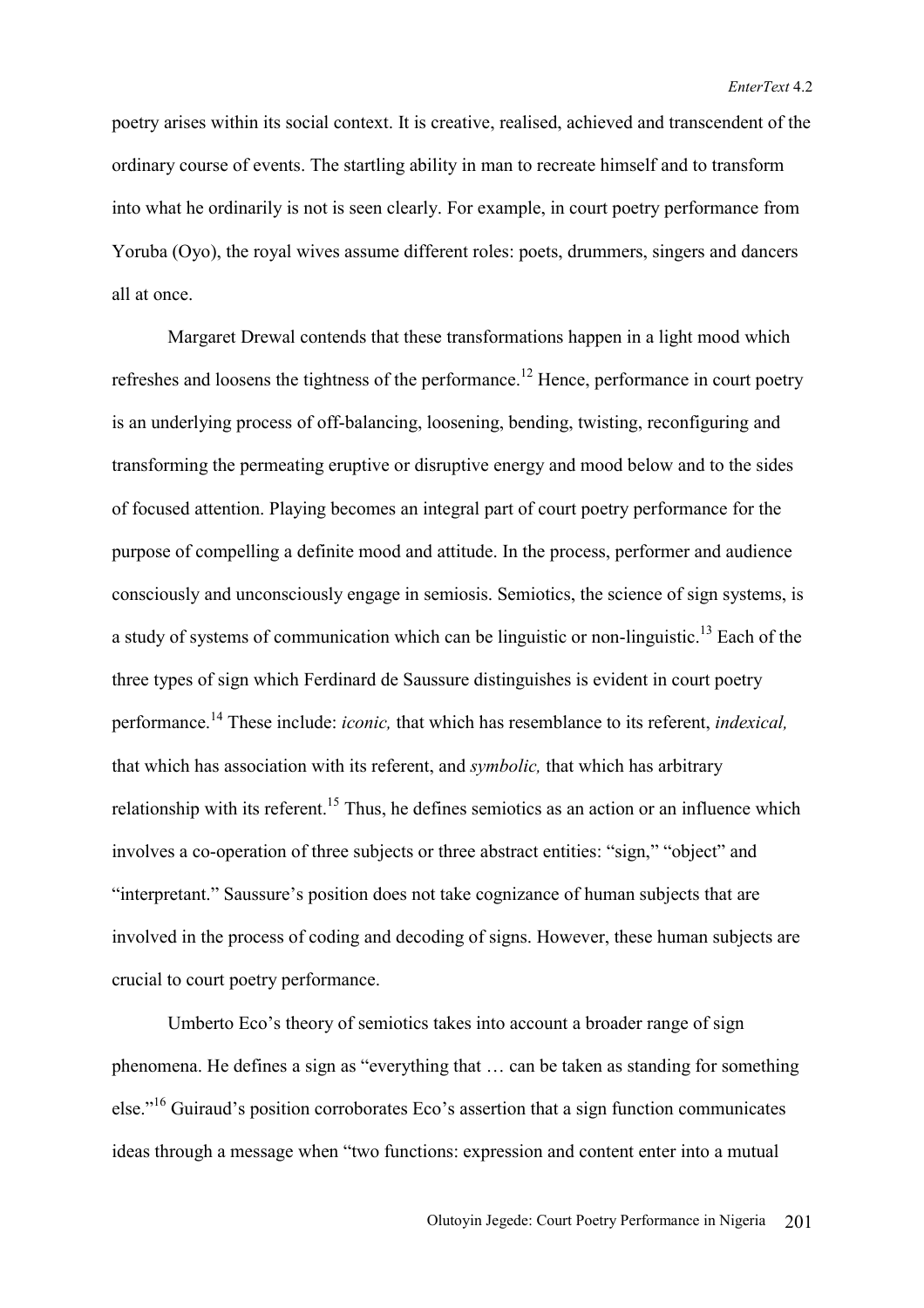correlation."17 Both information content and its corollary redundancy account for meaning. Thus, communication takes place on different levels at the same time. All these are significant aspects of the meaning-making process. Eco adds that the message evokes possible interpretations by possible interpreters. He says further that the human addressee is the "methodological guarantee of the existence of signification."18 He emphasises the process of communication, the message and the interpreter.

The attention given to the human is crucial to court poetry performance as we observed earlier. This is because the signification process involves a two-way delivery/response transaction between the performer and audience. This transaction facilitates the intelligibility of texts-in-context.



In general terms, this transaction can be described as the transmission of signals from addresser to addressee and *vice versa*. The function of the sign is to communicate ideas through messages. This implies that for communication to take place, there must be a "referent, a sign, a code, a means of transmission and obviously, an emitter and receiver."<sup>20</sup> The initial factor is the source of information. In court poetry performance, the source may be the poet or a musical instrument like drum, gong, calabash or such paralinguistic constructs as noise, clap or smile. It could also be a state of affairs. The transmitter could be the voice or body of the poet or his audience which he manipulates to emit signals along channels.

The performance is made up of multiple messages which pass through several channels such as music or poetry. During its passage, the signs are boosted by sound and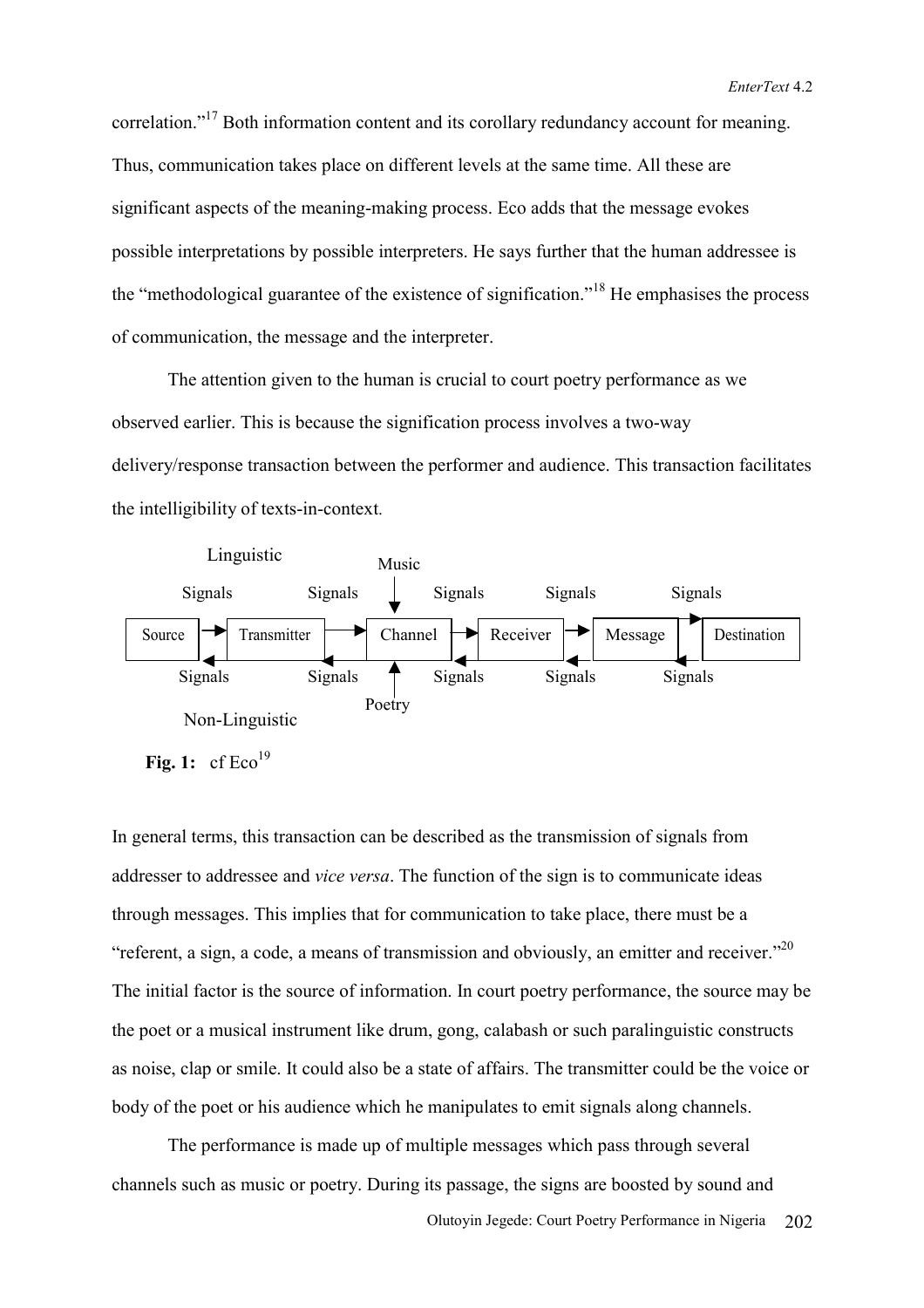noise. These signs are arranged syntactically for formal and thematic unity. The receiver picks up the signal and interprets the complex messages as an integrated text. This is thereby converted into a coherent message that is comprehensible to the "destination." The receiver in turn assumes the role of the transmitter of signals to the performer through his/her laughter/applause as was the case during the performance of *kirari* (praise chant) by the chief's wives in Bomo, Hausa community. This feedback system and inter-communication between performer and audience is one of the major features of court poetry performance.

 The performance of court poetry shows a dialectical inter-relationship between content and code. One must assume, therefore, that the semantics of verbal language cannot be outlined unless one accepts as a general background the intertwined influence of many semiotic codes. In the content continuum, ideas are expressed through formal devices. According to the Russian formalist, Victor Shklovsky, poetic speech uses formal devices in such a way that our perception of the sound texture of ordinary language is renewed. When this is done, the familiar becomes de-familiarized. It is for this reason that Shklovsky asserts, "*de-familiarization is found everywhere form is found."* 21 Similar to the Russian formalists' notion of de-familiarization, the court poet *makes strange* in order to describe something which the addressee has seen and recognized many times. In the Benin court poem below, the poet *makes* the monarch look *strange* as if the audience is seeing him for the first time. Besides, the text draws attention to itself through its use of repetition:

| Ne o ren Oba            | Those who do not know the great Oba  |
|-------------------------|--------------------------------------|
| Ne I ma ere re          | Let me show them the Oba             |
| Oba hin ukpo            | The great one who sits on the throne |
| O mu ukpo yan ukpo      | He sits on the pavilion,             |
| Ikueken nu ke aro ne    | Many servants sit before him,        |
| Ikueken nu ke iyeke nee | Many servants sit behind him,        |
| Nikere gha gbe ezuzu    | While many others fan him            |
|                         |                                      |

In the Igala example below, the poet likewise makes strange through the use of repetition. This kind of repetition accounts for redundancy. The greater the redundancy, the more significant is the communication:<sup>22</sup>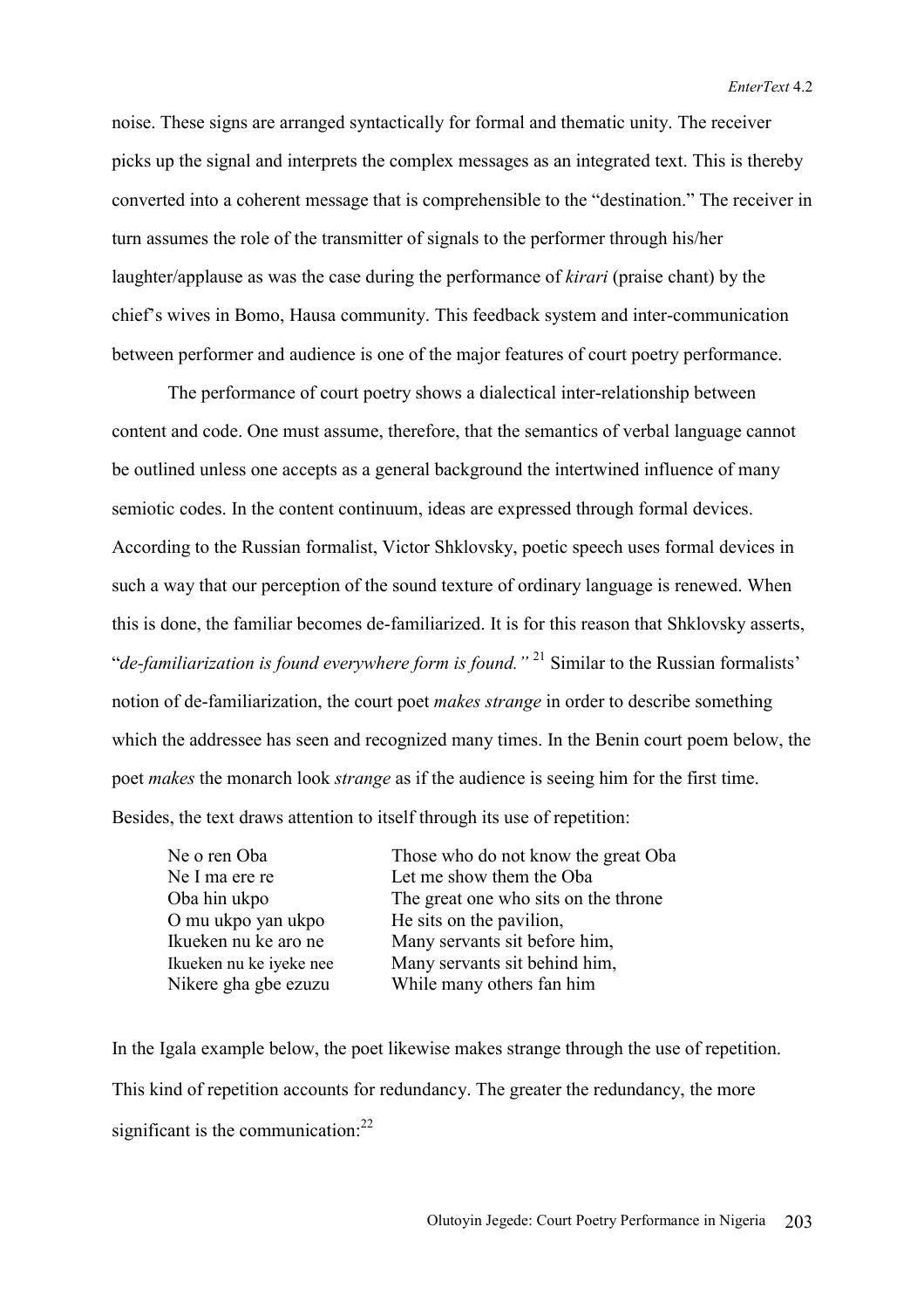| Ojo gwo Atta    | God greets Atta    |
|-----------------|--------------------|
| Amideju Ogbe    | Let me live        |
| Ogbe gwo Atta   | Ogbe greets Atta   |
| Amideju         | Let me live        |
| Eju gwo Atta    | Eju greets Atta    |
| Amideju         | Let me live        |
| Ocheje gwo Atta | Ocheje greets Atta |
| Amideju         | Let me live        |

In the Benin example, attention is drawn to the monarch through the content of the poem, while in the Igala example, attention is drawn to the monarch through its style of repetition, thus, it becomes self-focusing. The message gives the impression of saying something semantically rich, but ambiguous. The semantic richness derives from the feeling of sense one gets each time an expression is repeated that it means something different. The feeling of ambiguity, on the other hand, is suggested by the excess of expressive redundancy which violates a stylistic norm. The repetition shows an ambiguous arrangement which provokes a reassessment of the text. Thus, the redundancy of the lexical items stands for semantic complication on the definitional level. The mode of semiological expression is emotive, subjective and expressive.

 Besides, in the content continuum, references are made to past and present monarchs through different semantic markers. Here is an example from Oyo (Yoruba):

| Kinni yii, kinni yi, | This thing, this thing, |
|----------------------|-------------------------|
| Kinni oniyeye yi,    | This shameless thing,   |
| Kinni alabuku yi,    | This dishonoured thing. |
| Afolabi.             | Afolabi. $^{23}$        |

The verbal index *this* is a semantic code which denotes *closeness*. In its usage in these lines, it excludes physical connection with the referent, Afolabi, and considers closeness as a signified content. It is an expressive sign which is naturally motivated, concrete and analogical. In one of the performances in Bomo, the monarch was "mentioned" and referred to through the expression:

| Salihu dan Salihu,    | Alhaji Salihu, the son of Salihu, |
|-----------------------|-----------------------------------|
| Sarki mai ba da riga, | The Sarki that gives clothes,     |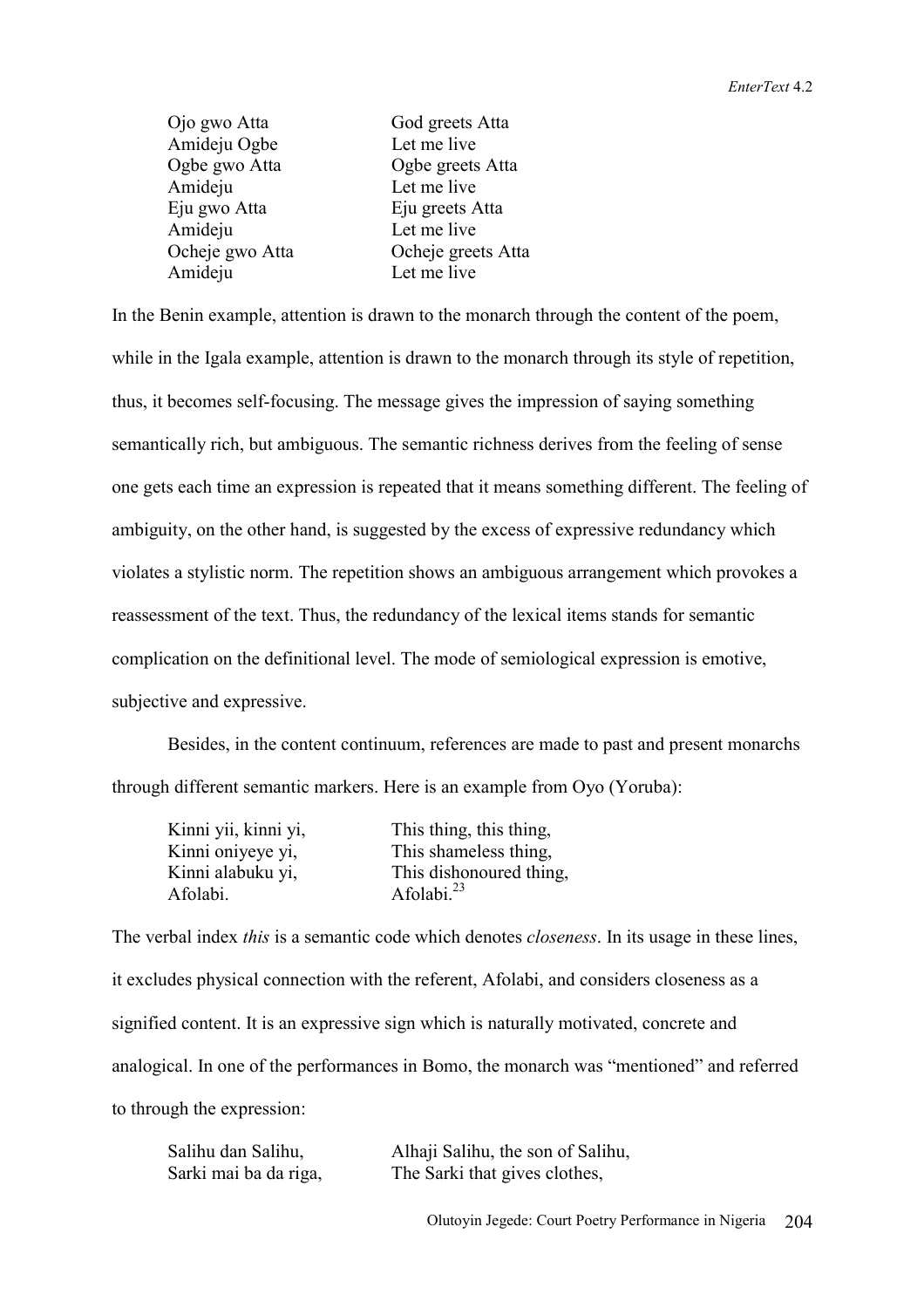The process of mentioning involves the use of an indexical device: a pointed finger coupled with a directional glance. The pointed finger is produced by an aggregation of combinational units like the verbal expression *Alhaji Salihu*.



**Fig. 2: Alhaji Makama heralding the appearance of Sarki of Bomo, Alhaji Salihu Dahiru (arrowed).**

This directional feature orientates the attention of the addressee from left to right. Spatial parameter is used as combination unit in the performance. The process of giving prominence is a gesture of showing, which foregrounds this bit of the performance from the rest of the text. Besides, it is a process of making *strange*, a process of de-familiarization. This, according to Tony Bennett, bears resemblance to the Russian formalists' notion of "ostranemic" or de-familiarization.<sup>24</sup>

 In Oyo (Yoruba), the process of mentioning and introducing monarchs in old and new Oyo Kingdom involves this linguistic shifter. This is what Robert Scholes in *Structuralism in*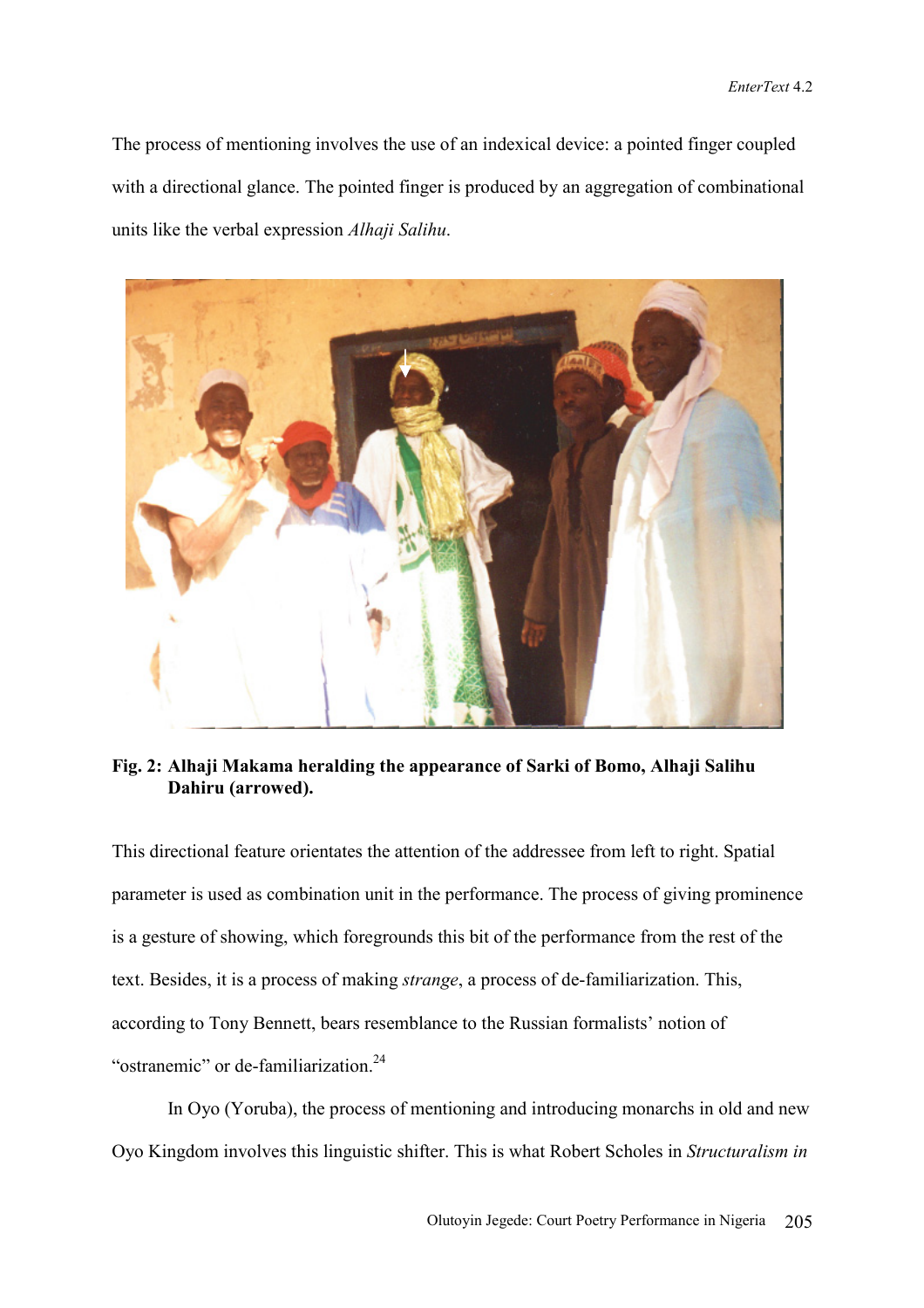*Literature* calls "code of puzzles."<sup>25</sup> It is used as an aspect of narrative syntax which consists of hermeneutic code:

| O wa dori taa ni?        | Whose turn was it?           |
|--------------------------|------------------------------|
| O do ri Aseeperi, Giwa,  | It was aseeperi, Giwa,       |
| Suulola, Mowanwa         | Suulola, Mowanwa             |
| O wa dori taa ni?        | Whose turn was it?           |
| O dori Afolabi           | It was Afolabi               |
| O wa dori taani?         | Whose turn was it?           |
| Adeyanju o ku o Deji?    | Adeyanju, how are you Deji?  |
| O wa dori taa ni?        | Whose turn was it?           |
| Layiwola nbe nle Layioye | Layiwola is at home, Layioye |

The question-intonation is a vectorisation which involves increasing the vocal pitch and dynamics in paralinguistic feature. This is a lexical system in which signs are in intersecting relationship. They include both meaning and information. Meaning comes out of that information. In Ayoola Babalola's performance of the poem, it is combined with musical melody.

Drums and musical instruments that are used in court poetry performance are what Peirce describes as *indexes*, because they are associated with monarchs.<sup>26</sup> As soon as they are beaten, listeners immediately recognize the 'presence' of the king even without seeing him, because the sign (drum) and the referent (monarch) are associated<sup>27</sup>. In Bomo, Alhaji Makama started his performance with an indexical sign from his drum, *gangan noma,* 28 a big round drum that is beaten with gongs simultaneously. As soon as the drum is beaten, the people understand that a performance is about to begin.

In another performance by the royal wives in Bomo, the musical instruments that are used include a specially designed calabash with an open mouth turned upside down in water. It is beaten with silver cooking spoons. In Igala, music is produced by a team of male instrumentalists and female vocalists.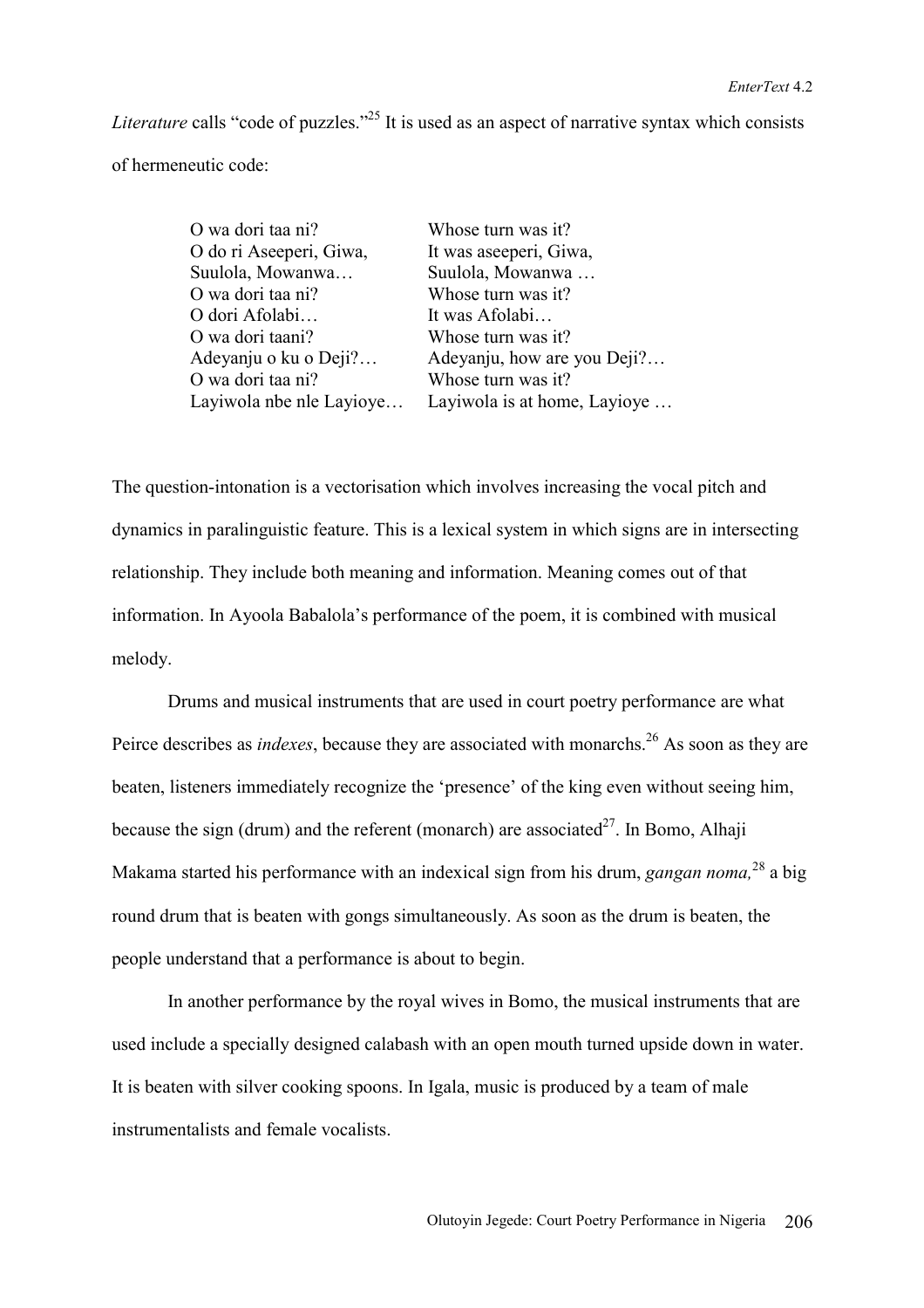In a male/female binary opposition complementarity, the women sing, and dance round in circles while the men beat the drums. The men beat with drum sticks, two big round drums, called *okaga*<sup>29</sup> and beaten only for the monarch. In Oyo (Yoruba), musical instruments that accompany court poems include specially made calabashes of two types. The first which has a wide mouth is turned face down on the ground. It is beaten with hands by royal wives who serve as choruses. The second has a narrower mouth and is turned face down in water. It is beaten with two long sticks by a singer who doubles as vocalist and drummer. In Benin, the *Isikhuian* women's guild shake beaded gourds to the rhythm of their chant. In Oyo, the musical instrument called *aaro* is an important one. It is iron cast into a shape like that of a nymph. Two of them are struck together at intervals during the performance. In an oral interview with the court poet, Ayoola Babalola explains that *aaro* has a spiritual connection with the procreation of the monarch.



**Fig. 3:** *Aaro* **musical instrument used during performance at the palace of Alaafin of Oyo, Oba Lamidi Adeyemi III.**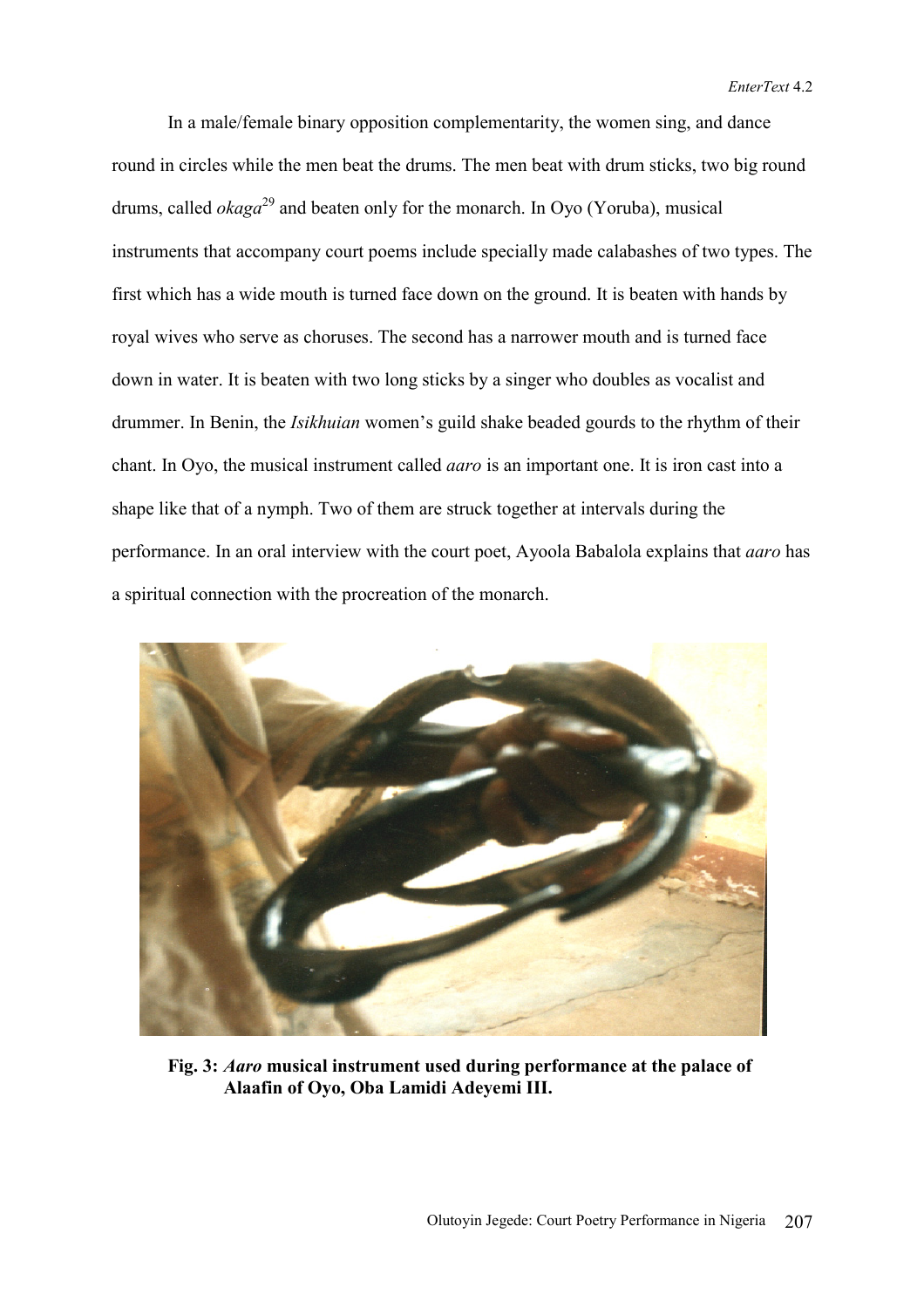The instrument, *aaro,* is a symbolic and personal code which, physically, has an arbitrary relationship with the procreation of the monarch.<sup>30</sup> But its spiritual connection is far from being arbitrary for its weekly usage "ensures" the procreation of members of that royal lineage. In the monarch's unconscious mind therefore, "*aaro"* exists for him as a source of procreation and he ensures its weekly usage. Thus the instruments used in different performances produce signs with explicit denotative and connotative values.

The women performers in Oyo and Bomo insert and inscribe themselves in the performance by using instruments such as spoons, calabash and gourds. These are domestic instruments with which women are associated, so they are index markers which connote in court poetry performance the elocutionary force of rejecting male-constructed instruments. Through this singular act, these women assert themselves by doing their own things: drumming and singing in performance. Drumming in particular is usually associated with men. Thus, by drumming, the women subvert men's role. They turn the performance into a site of struggle for power with the men. In this case, they take over power from the men by establishing their own authority and independence. Within their world, men are relegated. Thus, women become the seat of consciousness, "are selves not others."31 Feminist criticism is rooted in this fundamental intuition. Indeed, performances by kings' wives in both Oyo and Bomo, despite the distance between the two areas, show such cultural similarities. The performances confirm the diffusionic notion that culture is contagious and imitative.

Music in court poetry draws the attention of the audience. In Bomo (Hausa), the audience comes in ones and twos until a large crowd is formed. These musical codes enhance both the proxemic and vestimentary ones which are part of the setting of the performance.

What Hawkes refers to as symbolic codes, that is, codes which give people recognisable groupings and configurations, fits Barthes' description of *syntagm*. 32 In the performance by the *Isikhuan* women guild in Benin, the lead singers wore a crown-like hair-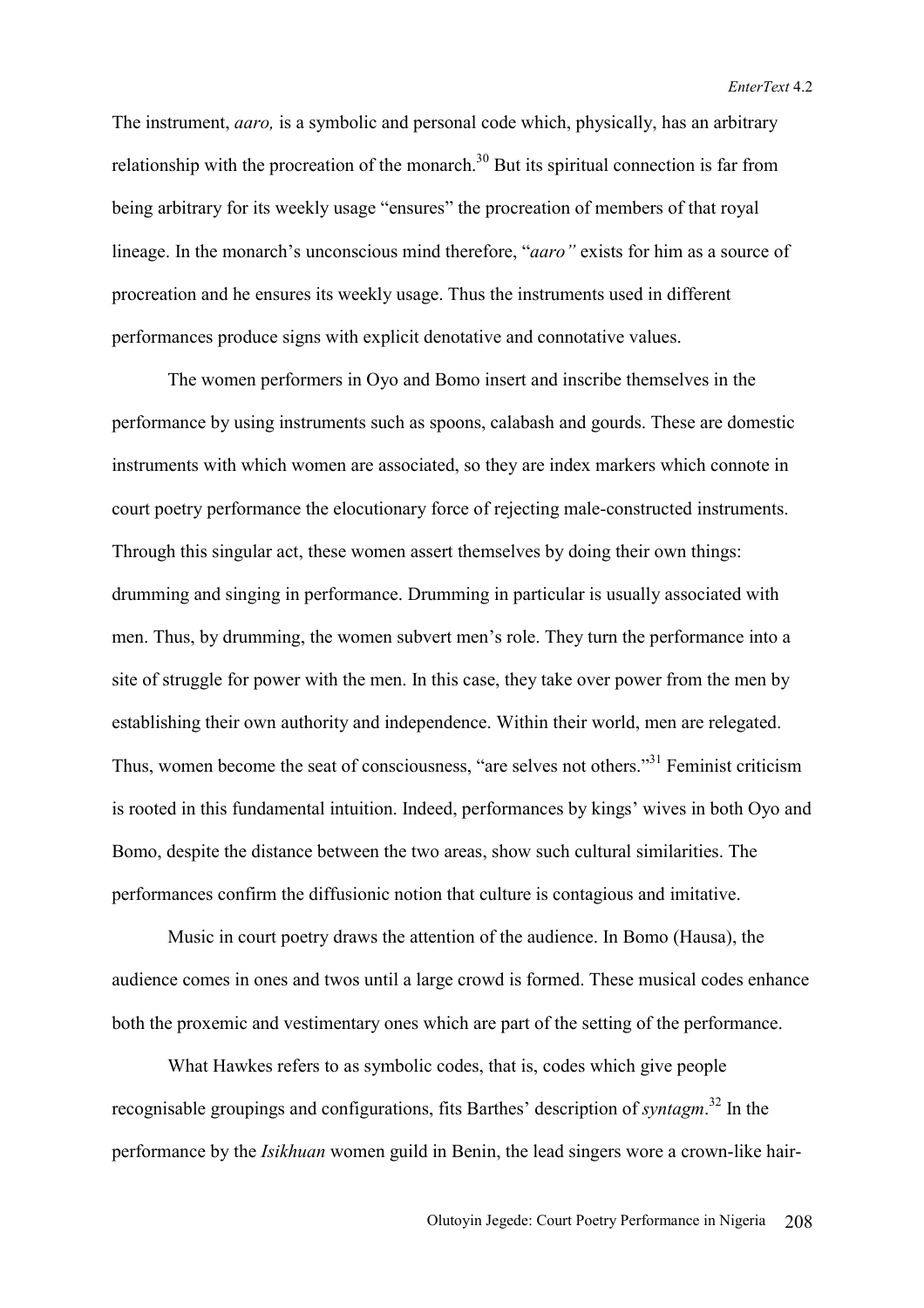do and tied *aso-oke*33 round their chests. This differentiates them from other singers. The other singers dress in a uniform of *ankara*34 made into traditional *iro* and *buba.*35 In Igala, the costume of the male performers is blue and red *ayala*36 (flowing gown) with a cap of the same material. In Bomo, the court poet dresses in *babariga*<sup>37</sup> with a matching cap.



 **Fig. 4: Male instrumentalists and female vocalists in a group photograph with the researcher during a performance in Idah.** 

The *babariga*, *ayala*, trousers and *ankara* uniforms fit together to make a particular kind of utterance and to evoke the impression that the performers are professionals and significant subjects. Its absence does not necessarily mean the opposite. These clothes in general are replicable stylisations with inter-twined pseudo-combinational units and programmed stimuli. These vestimentary codes combine with proxemic ones to form the background for the performance. The uniforms are codes which denote the marks and functions of each of the performers. They also connote the prestige and authority that is attached to each rank and function<sup>38</sup>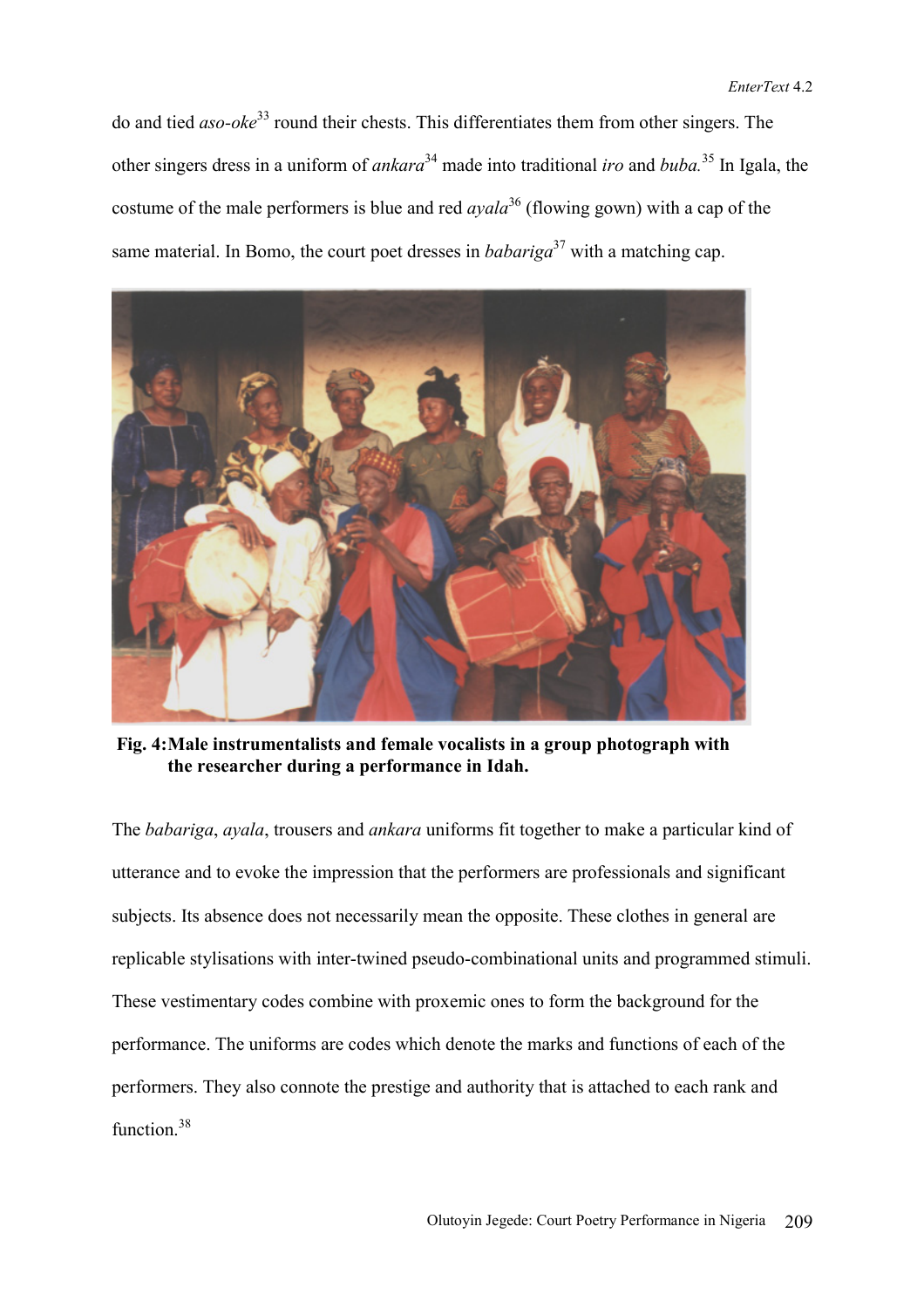The spatial arrangement of the stage is a crucial semiotic element. In the organisation of space, the stage in court poetry is first of all an empty or open space that is distinguished by the presence of the court poet and his audience. It is public and informal without any fixed fixture but with a few semi-fixed ones such as drums, trumpets, calabash and other instruments mentioned earlier. The first striking factor is the physical organisation of the empty space in a semicircular/circular form. This removes every demarcation and restriction between audience and performer-audience hence no proscenium arch exists between them. This facilitates stage-audience closeness.<sup>39</sup>



**Fig. 5: Alhaji Makama (arrowed) performing court poetry for Sarkin Bomo at Bomo Village, Zaria** 

This use of space represents a semiotically loaded choice, subject to powerful rules which generate a range of cultural units. Edward Hall refers to this arrangement and the interpersonal relation as proxemic.40 Furthermore, as Ropo Sekoni observes about oral performance, in court poetry, the performer and the audience are united in their perception of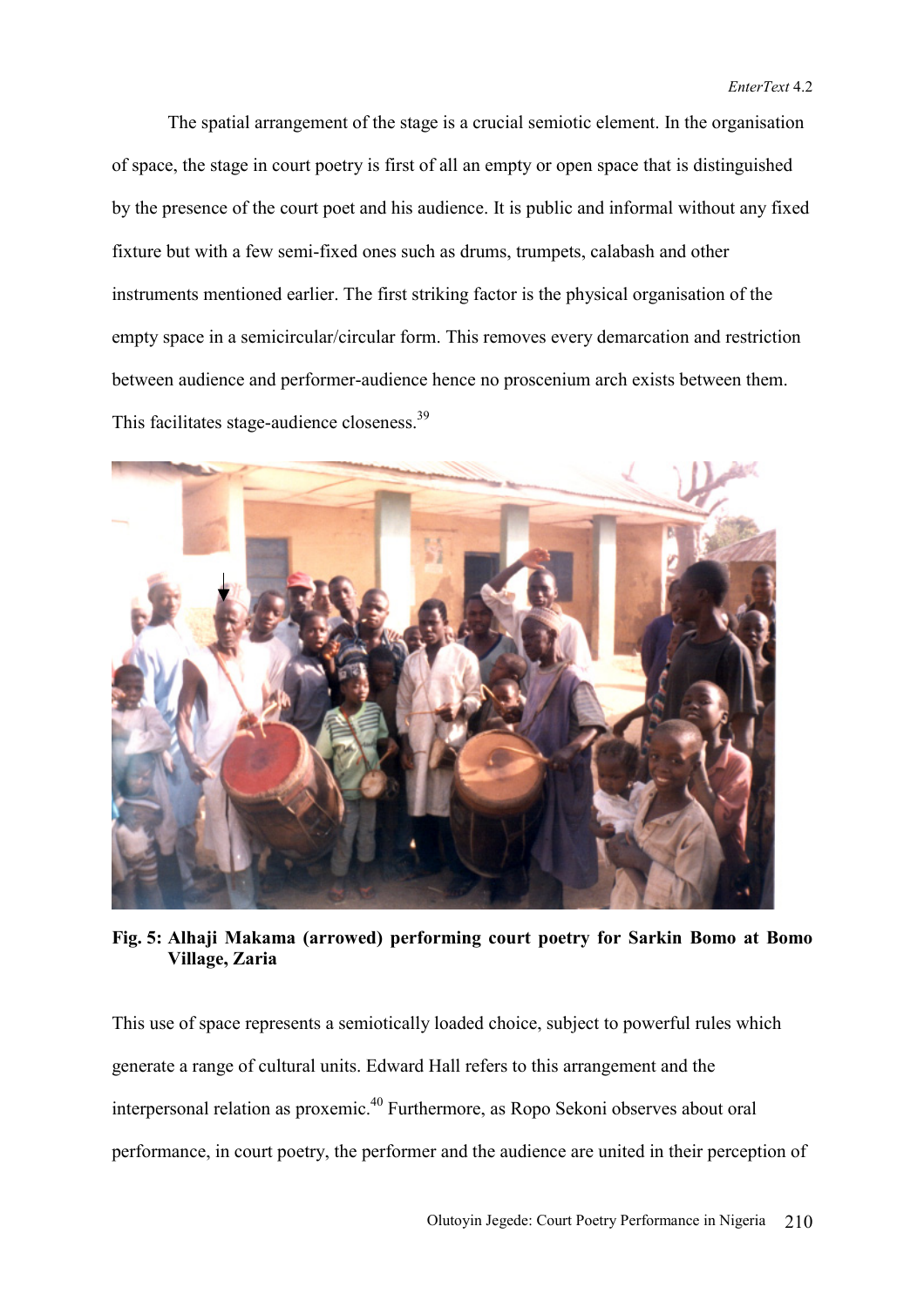*EnterText* 4.2

the world.41 This psycho-social setting facilitates easy interaction between audience and performer. Performance in court poetry is a therapeutic technique which is used to uncover the unconscious of the monarch. This unconscious is often expressed in poetry. The ego of the monarch is boosted by the "praises" of the poet. The text satisfies the unconscious wishes of the monarch. In some cases, the performer invokes another "world" or realm and transports the audience to this realm. For example, when he evokes the monarch's progenitors as the performer did during *yungba* chant, s/he takes the audience to the spiritual realm. Performance therefore creates an exotic reverie, or an evasion into a realm of "wishes."

 Predictably, the audience responds as a unit to the spectacle and even exerts a dynamic influence on the performer's text in both participatory and critical capacities. As a result of this, the text is communally constructed by both the poet and the audience. In Bomo, during the performance of *kirari* (praise poetry) for the monarch, his wives and their audience sing.

Similarly, during the performance the poet engaged his audience in this conversation. This dialectal influence is a hermeneutic code which expands his text:

|  | Solo: Na ne waziri na nan?    | Solo: Is Waziri around I inquire?                               |
|--|-------------------------------|-----------------------------------------------------------------|
|  | Isah Waziri Babba             | Isah the senior Waziri,                                         |
|  | Dan maro ki jikan maroki      | The offspring and grand child of the<br>griot                   |
|  | An yi da kai jiya             | You were actively                                               |
|  |                               | Involved yesterday and                                          |
|  | Shekaranjiya ma an yi da kai  | also last year, you were actively<br>involved.                  |
|  | Chorus: Isah Waziri Babba     | Isah the senior Waziri                                          |
|  | Solo: Limamin garin yana nan? | Solo: Is Imam of the town around?                               |
|  | Chorus: Iman dan liman hey!   | Chorus: Imam the offspring of Imam<br>Hey Imam the son of Imam. |

The audience's response through the pointing of finger at the two chiefs informed its praise of them. Other paralinguistic constructs such as laughter, clap, dance, pasting of naira notes and shouts were signals that greeted the success of Alhaji Makama during his performance.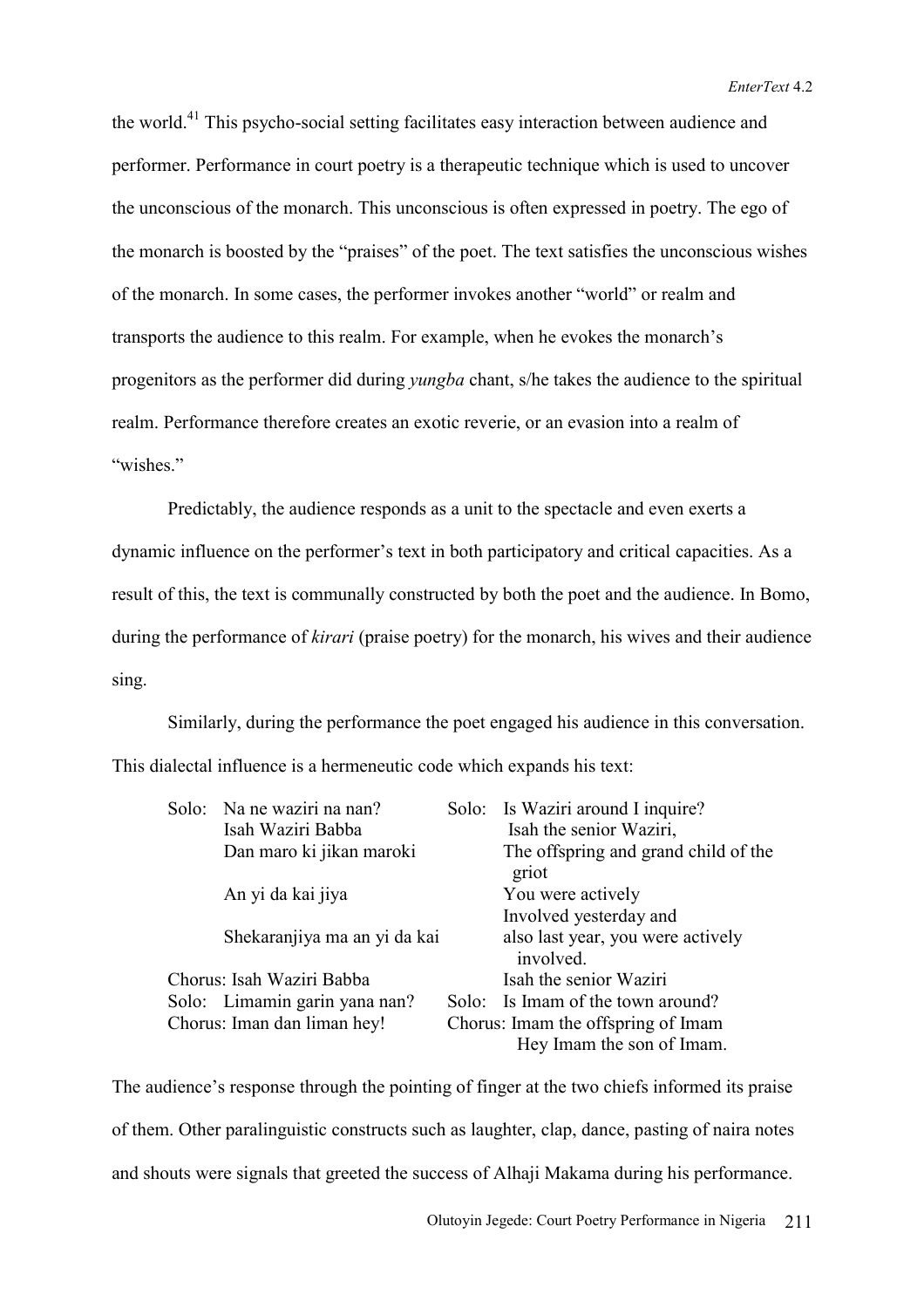This is a combination of visual and tactile communication, which constitutes one level of the audience's participation and encouragement.

 On the other hand, in its critical capacity, the audience shouted at the poet to stop when the monarch wanted to address them. In this way, the audience is the prime mover and determiner of the text and context. Their reaction, whether participatory or critical, alternately prompts the narrator to expand or shorten his text and performance. Despite the encouragement or discouragement that the performer receives from the audience, he still makes an effort to steady himself and not be distracted from his flow of thought, contextuality and logic. If this is badly managed, the poet could end up being a failure in practical aesthetic terms. It is for this reason that the court poet puts his ingenuity into the performance.

 Frost and Yarrow argue that improvisation is not just a style or a performance technique; it is a dynamic principle operating in different spheres.<sup>42</sup> It is a transformative way of being or doing, a skill of using body, space and human resources to express ideas. Court poets do this in various ways. They learn praise chants about monarchs and warlords largely from oral sources. They, in turn, transmit these through oral performance. Each performance involves both recitation and spontaneous composition. Materials from the past are repeated, elaborated and contracted through the selection and matching of relevant lines, while new ones are created at every performance. Thus, any performance of a single praise-chant is never verbally identical with any other. In my recordings, the praise chants of Lawarikan, a hero of old Oyo kingdom, which were recorded twice, show similarities and differences. Each performance of this particular subject's chants is similar but the units are to a greater or lesser degree differently selected, ordered and worded, demonstrating the inventiveness of the performer.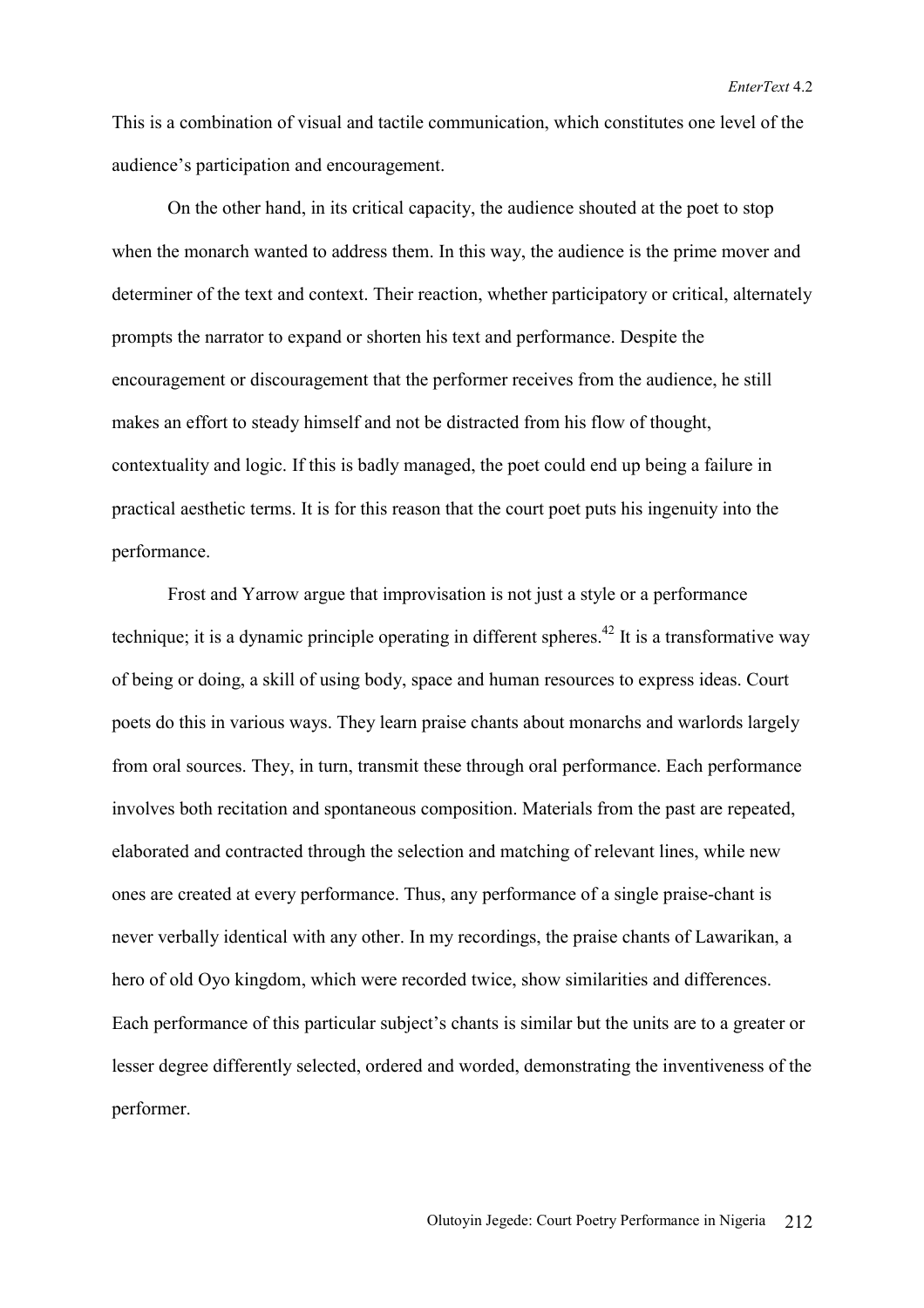*EnterText* 4.2

 In composing his text, however, the court poet does not rely solely on the oral information passed to him. He draws also from his knowledge of the stock language and imagery. The text is composed spontaneously by formulaic selection, determined by relevant and immediate topicality in the course of the performance.

 The performer adds new information by way of expansion and substitution. Ayoola Babalola, the *rara* chanter of Alaafin Lamidi Adeyemi of Oyo, informed this researcher in an interview that when the *Alaafin* took a new wife and bought a new car, or acquired new property, he added this information to his praise-chant.<sup>43</sup> These pieces of information are new materials that are peculiarly Adeyemi's achievements, and hence, in his praise.

 Besides, there are abstract-pattern sentences into which the chanter can substitute a great number of words. In this example from Igala, the chanter maintains a pattern into which words are substituted:

| Ojo gwo Atta    | God greets Atta    |
|-----------------|--------------------|
| Amideju         | Let me live        |
| Ogbe gwo Atta   | Ogbe greets Atta   |
| Amideju         | Let me live        |
| Eju gwo Atta    | Eju greets Atta    |
| Amideju         | Let me live        |
| Ocheje gwo Atta | Ocheje greets Atta |

In the pattern here, the fixed words are *gwo Atta* or "greets Atta."

 In y*ungba* (melodious) chant from Oyo Kingdom, the formula is different. The praise of each king begins with an opening proclamation which is followed by a metaphoric eulogy and then the name of the eulogised king. In praising Atobatele, the court poet has this to say:

| Hin-in-in, Ara ojo ojo bara, | Oh! Yes, people, Rain does not burn melon |
|------------------------------|-------------------------------------------|
|                              | in pod.                                   |
| Ajimatii Aseeperi omo Olojo  | Ajimatii Aseeperi, son of Olojo           |

Adedibu's praise chant begins with: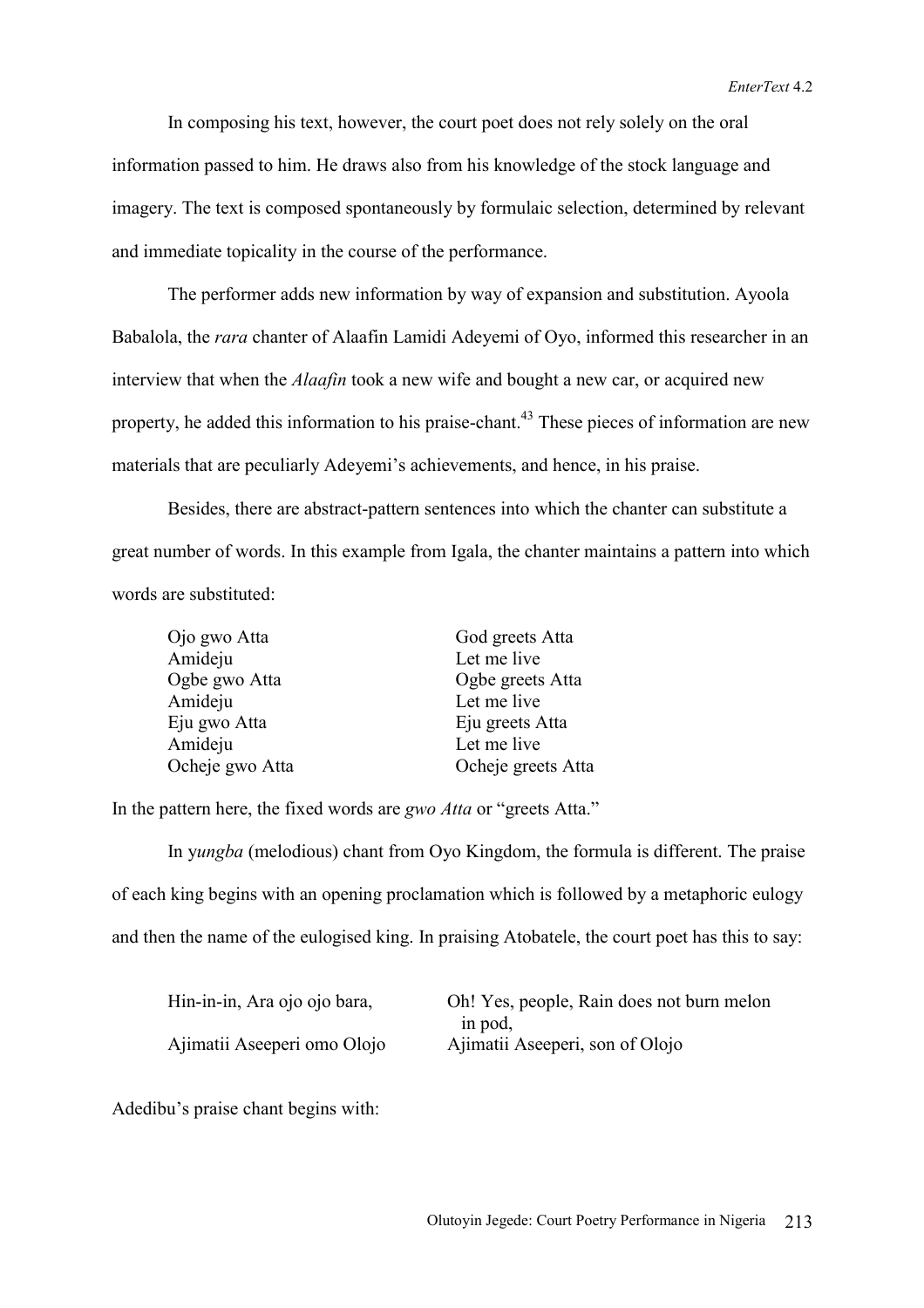Hin-in-in asorobi nijaOh Yes! One too dangerous to challenge to a duel Baba Ajuwon, Adedibu Father of Ajuwon, Adedibu

In these examples, the words are not fixed but the pattern is: it is into this pattern that the chanter weaves the substitute. Special attention is paid to discrete segments of the whole performance. This is often characterised by shifts in topicality and personality. All the substitutable patterns are negotiated in improvisation.

 The individual creative consciousness of the poet plays a large role in reshaping themes and motifs drawn from a common repertoire. The poet has scope to recast his/her materials, recombine them and add new elements by borrowing, adapting and sometimes by fresh composition. Court poets in Oyo mix their linguistic codes. Ayoola Babalola, mixes his poem which is chanted in Oyo dialect with English words:

| Kabiyesi se bee o bo saafin baba re, | His Royal Highness is king,         |
|--------------------------------------|-------------------------------------|
| Won njoba lo, kini won o se          | And still king, What will they do?  |
| Atanda ti lo <i>twenty-five</i> .    | Atanda has spent twenty-five years. |

Besides, the poets invent generic codes. The underlying sub-genre is *praise* but this is mixed with proverbs, incantations and homage in the performance by the royal wives. At such points the performance becomes esoteric and figurative:

| Iba o o, mo juba o o          | Homage Oh! I pay homage Oh!          |
|-------------------------------|--------------------------------------|
| Iba orisa, mo juba o o        | Homage to the divinity, I pay homage |
| Koba o je oosa ,adua o da oo, | Let prayer be answered oh,           |
|                               | The King be a divinity               |
| Iroko e e e,                  | Eh eh eh iroko,                      |
| Koba o je oosa adua o da.     | May the king be divined              |
|                               | for prayer efficacy                  |

Coupled with this, the poet's good and charming voice and facility with language attract his audience. In addition, his idiosyncracies and other ideolectal and dialectal influences serve as materials for the evocation of a poetic experience. The audience's attention is sustained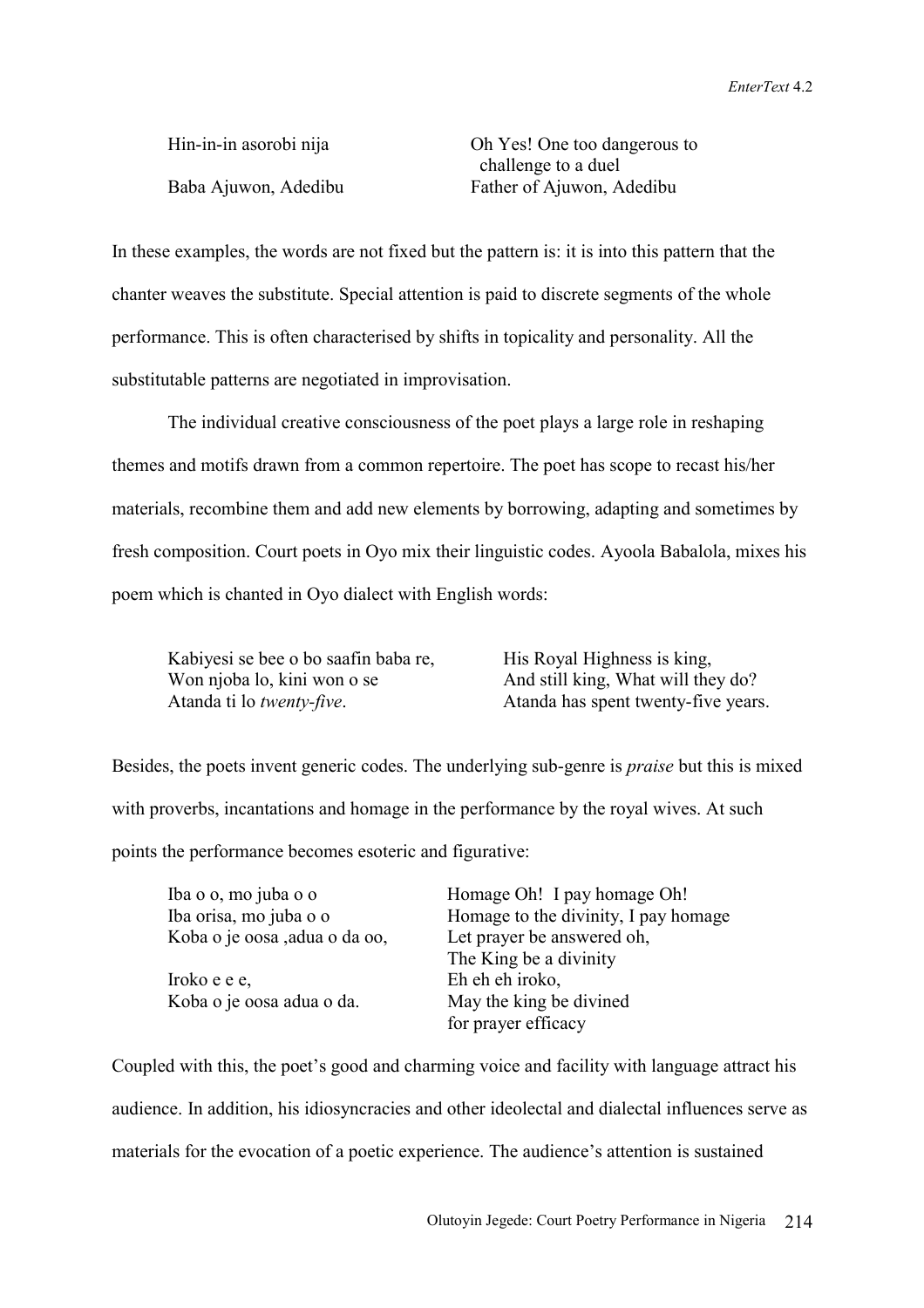through the introduction of a variety of songs, drumming and clapping. Babalola, for example, subtly discourages boredom through such varieties of accompaniment that readily provoke his audience's fear or anger or joy, as the case may be:

| It was the turn of Afolabi            |
|---------------------------------------|
| Aarinola, father I salute             |
| you, husband of Moyiola               |
| Afolabi Boorepo                       |
| Bolajoko Alafin, the pleasant one     |
| Lawoyin's son was a great king        |
| Public conspiracy, the                |
| conspiracy in Oyo                     |
| Took father to Ilesa once             |
| Important people                      |
| were expecting the King at home,      |
| They were expecting His               |
| royal majesty, Afolabi                |
| One early morning,                    |
| at dawn,                              |
| Aarinola heard about the demise of    |
| the husband of the tribal marks maker |
|                                       |

Poetic images in the above lines are patterned in such a way that subsequent images vary the audience's attention through the employment of suspense. The image of nobility conjures an apparent feeling of pride. This, again, is contrasted with the compelling topicality of conspiracy that led to the King's exile and subsequent death, at which point the mood drops sharply creating the emotion of sorrow. This is a very effective technique: a movement from grace, nobility and power through suspense, fear and hope, to sorrow and despair. Thus, intermittently, the poet activates, stabilises and depresses the audience's sensibilities through this provocation of variegated emotions.<sup>44</sup> The poet uses his body, space, and other human resources to generate coherent physical expression of the idea, situation and subject of this praise. He does it spontaneously in response to the immediate stimulus of his environment, and he does it as if taken by surprise or without preconceptions. This skill of using bodies, space and human resources is fundamental to court poetry performance. Although he works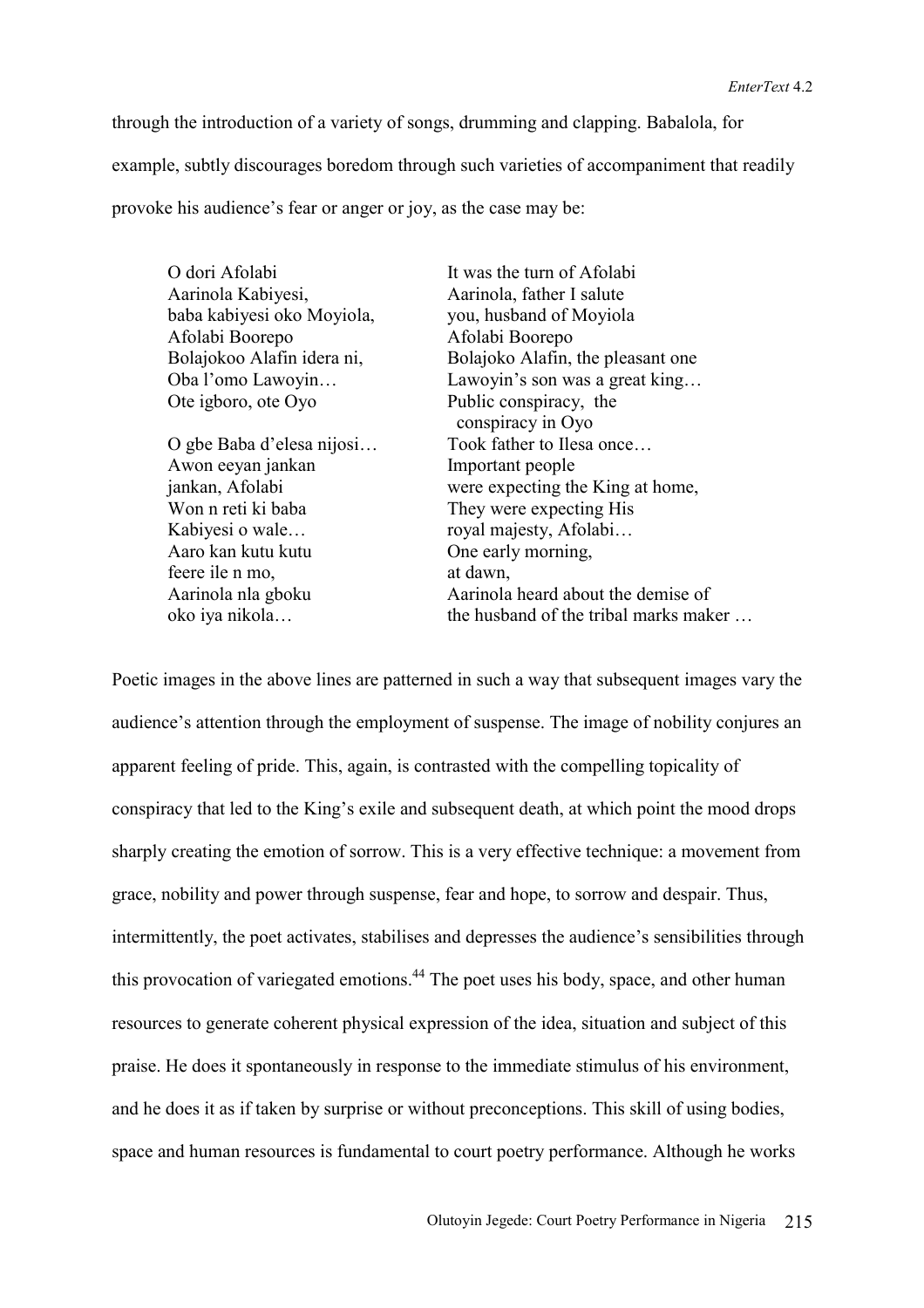*EnterText* 4.2

within a framework of oral materials, he makes up new ones. In addition, he responds physically and verbally. He integrates with the environment or context. And consequently, he expresses that context in the most appropriate shape, thereby making it recognisable to others. Thus, court poets embrace movement when words are not adequate.

 The kinesics components of court poetry performance are movement, gesture, facial expression and posture. These components are better appreciated within a conception of kinesics discourse governed by global syntactic relations and a range of possible communicative functions. Of these, the most notable is the para-kinesics signal, which "makes statements about the context of the message situation."<sup>45</sup> Such signals not only draw attention to the court poet, they also designate him in an interaction sequence. An important one is deictic gesture, which indicates the poet and his relation to the state. This is the primary means whereby the spatial orientations of the body are established. In court poetry performance, the sign which indicates the presence of the stage in Bomo is the drum, and then the audience, who come in ones and twos.

Gesture constitutes the ostending body, state and on-stage space. Thus, it is through the deixis that an important bridge is set up between gesture and speech. Except in extreme cases of gestural autonomy (mime), the two cooperate in the production of poetic discourse. This was the case in Bomo when speech combined with mime. One of the characteristics of the para-kinesics signals is that it cross-references in a number of ways. Kinesics markers accompany language-related signals. Alhaji Makama, the court poet of Sarkin Bomo, uses pre-nominal markers during his performance. He moves forward and backward in front of *Sarki* and points a finger, closes and opens his two palms wide as if saying, give way. The pointed finger is a code which Peter Barry calls "code of semes."46 According to Hawkes, this is a code of connotations which utilises hints or "flickers of meaning" generated by certain signifiers.<sup>47</sup>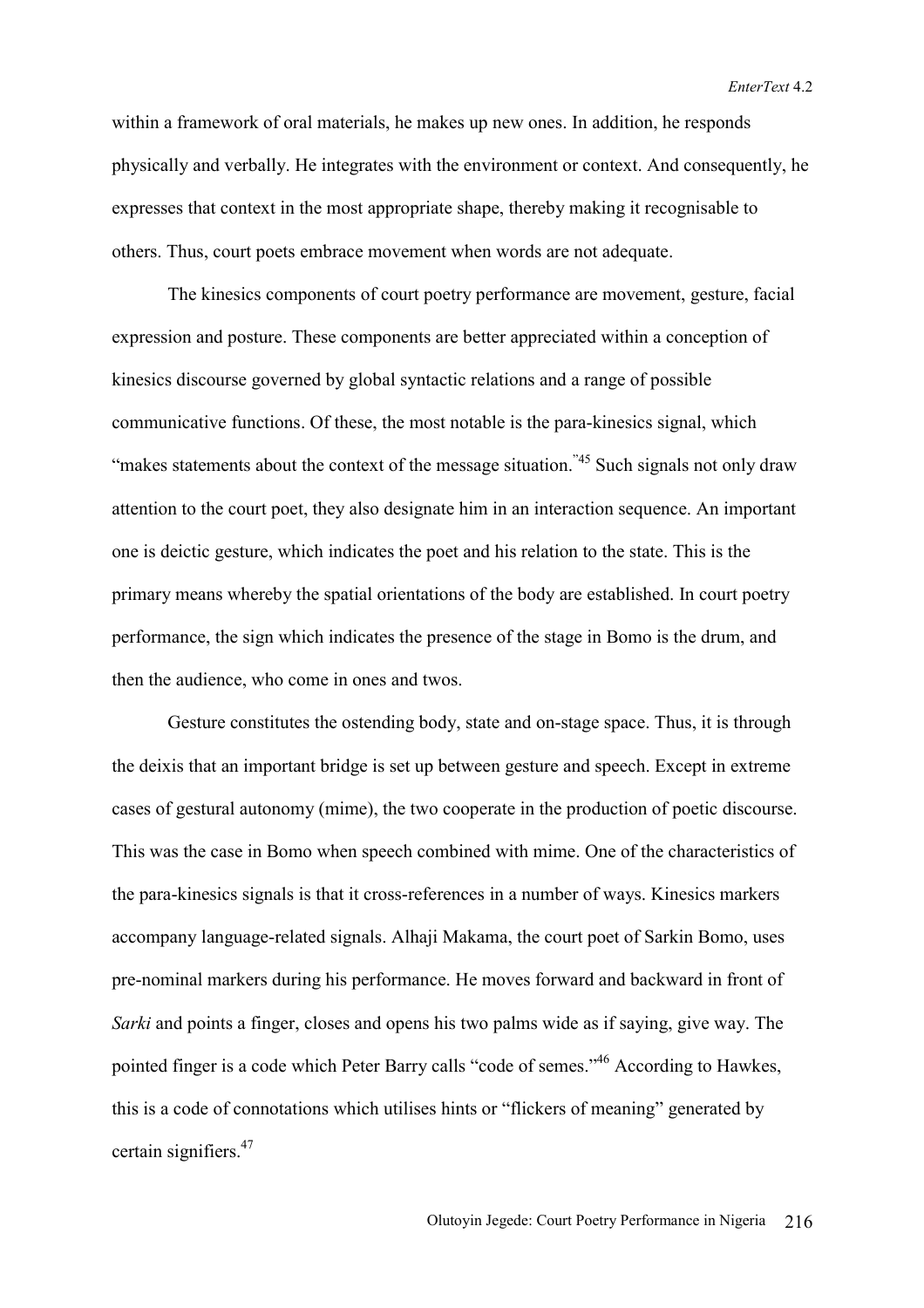Makama announces Sarki's arrival:

Sarki ya fito The king has come out

 Alhaji Salihu dan Salihu Alhaji Salihu the offspring of Salihu Mai garin Bomo, Alhaji Salihu The emir of Bomo, Alahji Salihu.

Thus the "I" poetic persona and the here and now of the dramatic communicative context are related to the actor's body through the gesture which accompanies the utterance. Thus it is Alhaji Makama's gesture which *materialises* the poetic subject and his world, by asserting his identity with an actual body and actual space.

 Apart from these, court poets use illocutionary markers, which indicate the intention of a given utterance in the poems. The gesture or simultaneous movement, which accompanies the utterance, actually emphasizes or even defines the kind of speech act in the performance by the poets. During the performance of *Igbatiti* (hitting the calabash)<sup>48</sup> by the royal wives in Oyo (Yoruba), the performance of these lines is accompanied with a stretch of their heads and mouth forward, and a stretch of the hand at the male audience and particularly the king: *A a Afolabi eke l'okunrin o e,* meaning "A a Afolabi men are backbiters."

 This gesture serves to emphasize that the utterance is an ironical comment, a mockery of the character of Afolabi, one of the past kings of Oyo. On hearing this line, the *Alaafin* who understands that this private code refers to his father Afolabi, moves swiftly to the microphone and sings in response: *A a Afolabi eke l'obinrin o e*, meaning "A a Afolabi women are backbiters." He also stretches out his hands to the women folk as he sings.

 So strongly conventionalized is the participation of gesture in the illocutionary acts that in court poetry performance, kinesics stands alone. During *Yungba* (melodious chant)<sup>49</sup> performance in Oyo by sixty-four year old queen Ramotu and seven year old Ganiyat, the older woman uses kinesics to engage Ganiyat's attention. When chanting was about to start, the elderly woman moved her head up and down in a fashion analogous to that of the lizard, suggesting readiness. Once the chant commenced and Ramotu observed that Ganiyat had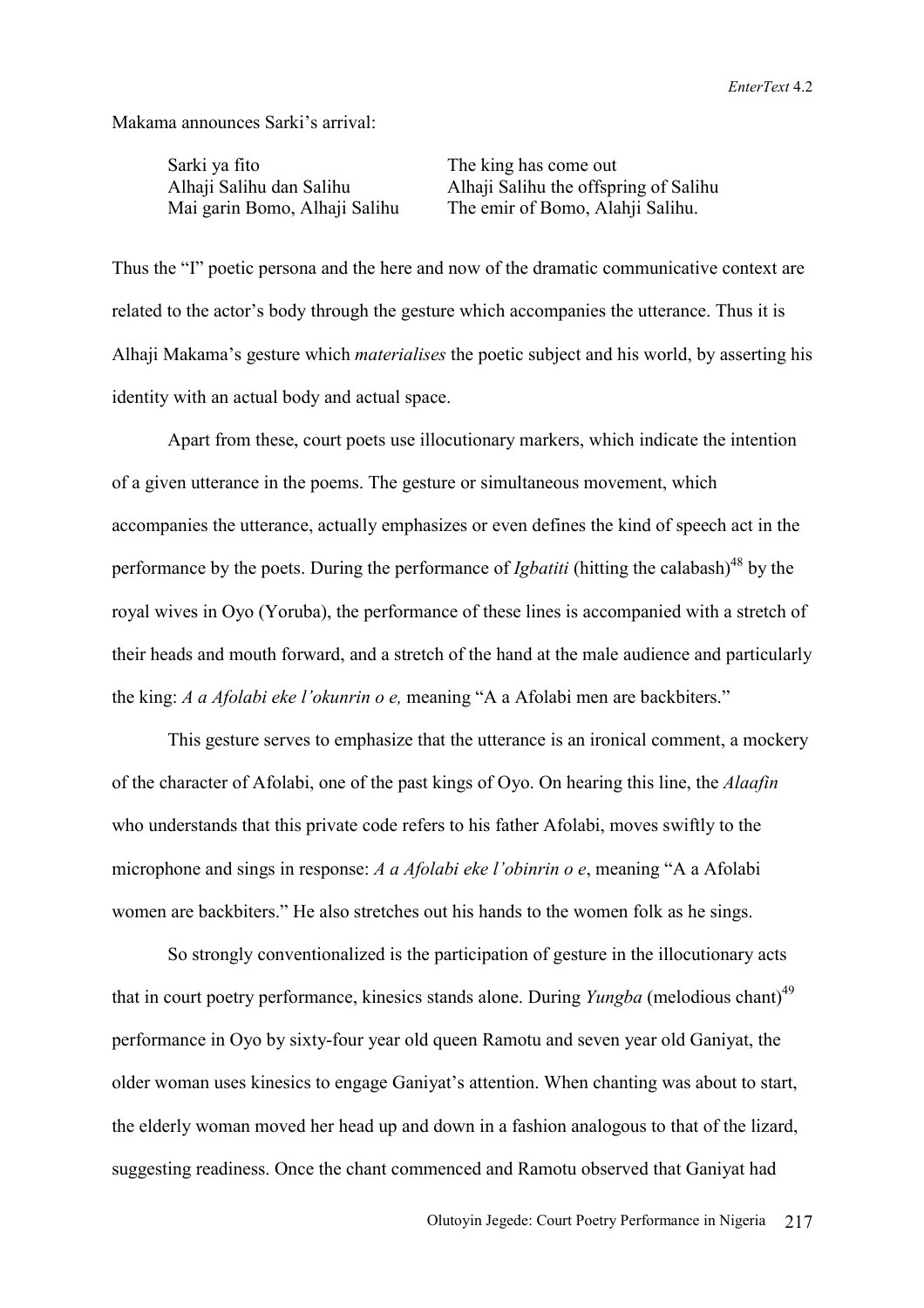forgotten some lines, she called her to order by jerking her with her elbow. Similarly in Bomo village, a Hausa community, when Alhaji Makama wanted to start, he looked straight into the eyes of his co-performers. He informed me that whenever anything goes wrong during any of his performances he signifies to his co-performers through a straight look. The importance of these attitudinal markers to court poetry performance is that they permit a given interpersonal relationship during performance.

 Individual poets establish personal kinesic styles or idiolects. In court poetry performance, selected characteristic features of social movement are heightened or exaggerated so as to increase their very sociality. Thus, the subject-defining, attentiondrawing and intention-stressing functions of kinesics markers are emphasized in order to maximize their ostensive potential. In Oyo and Bomo, the attention-drawing kinesics construct is dance. This is sometimes accompanied with song. Both audience and poet engage in this. Queen Ramotu of Oyo moves her hip to the left and then to the right during performance.



 Olutoyin Jegede: Court Poetry Performance in Nigeria 218 **Fig. 6: Dancers during court poetry performance at Bomo Village**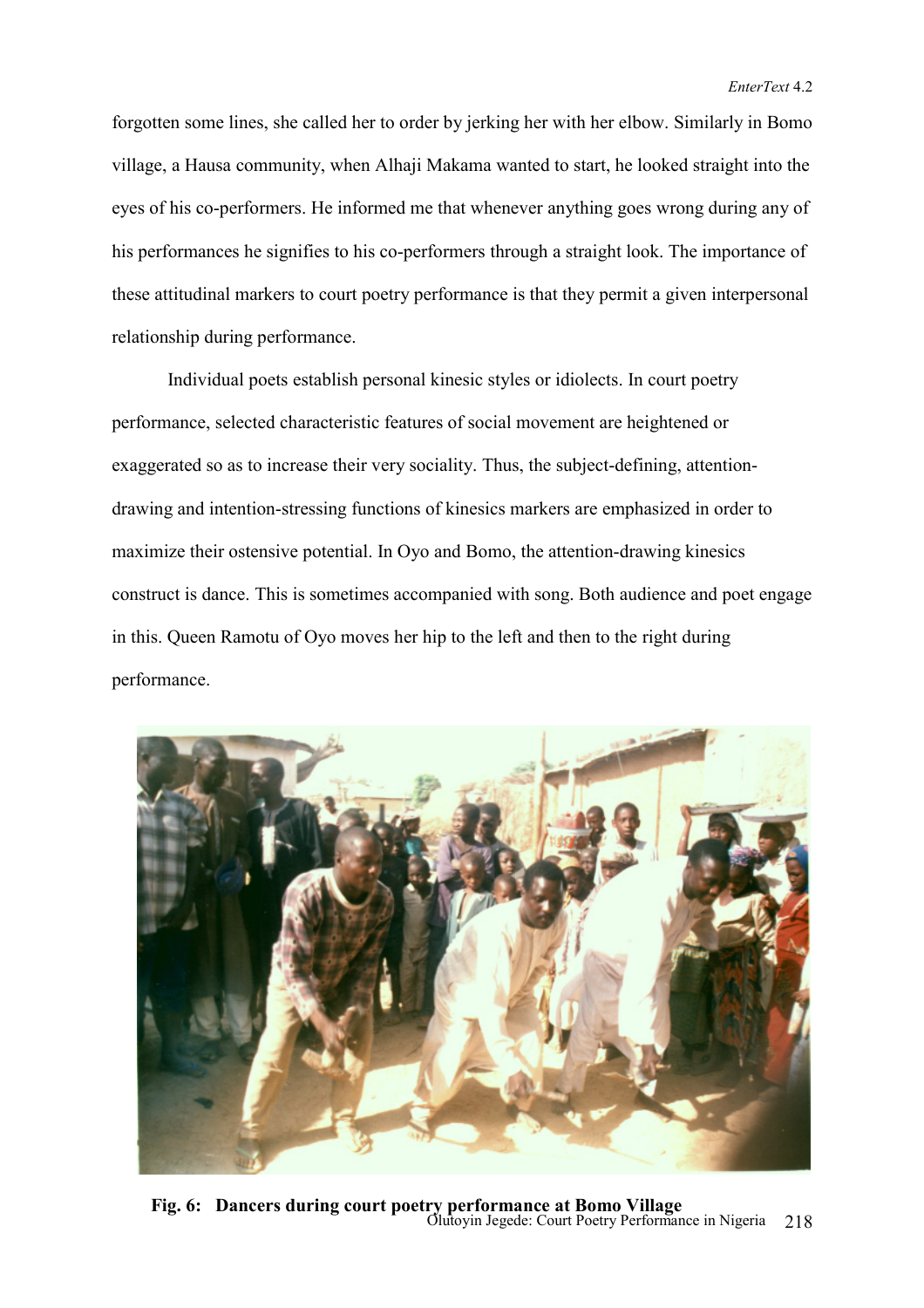In Bomo (Fig. 6), the audience spontaneously formed a dance troupe, which changed hands from time to time. Each dancer has a hoe. The dancers raise up one leg in front, and then bend down with the hoe moving between the air and the earth in a manner that mimics the act of ridge-making. Each dancer makes an imaginary ridge as he moves swiftly from left to right and right to left. There is a high degree of intra-group reciprocity in this type of performance. Thus through their movement, they tell the story of their economy which is agriculture. For them, these are everyday gestures which are put in the context that make the spectator think differently about the variety of communication media which are engendered by the context of the performance. Besides, the audience laughs, smiles, shouts, cheers, claps, sings and dances as signs of approval. These signs of approval determine the tempo of the performance. All the recorded performances in the present research show instances of this.

Silences and breaks also serve as important markers during court poetry performance. During *Yungba* (melodious) chant of different kings in the old and new Oyo Empire, queen Ramotu indexicates the end of one chant and the beginning of another by her silence. At the end of each praise, she keeps silent and takes a break.<sup>50</sup> She then *moves* to the praise-chant of another king, through the use of the verbal marker *Hin-in* (Oh! Yes). As soon as she begins this, her co-performers join her and continue the chant.

The various court poets in our research take different postures. In Igala court poetry performance, the women dance round in circles as they chant the praise of Atta. The men, in the same performance play different musical instruments. Alhaji Makama of Bomo beats his drum, bends double, and moves up and down again. He makes a loud bang which he echoes in the sound *hey!* This given stimulus corresponds to a given foreseeable reaction that he expressly aims to elicit. Thus, this programmed stimulus is the expression plane of a supposed effect function as its content plane. The posture shows the poet's familiarity and excitement with his chant. In Benin, the women shake their waists from left to right and from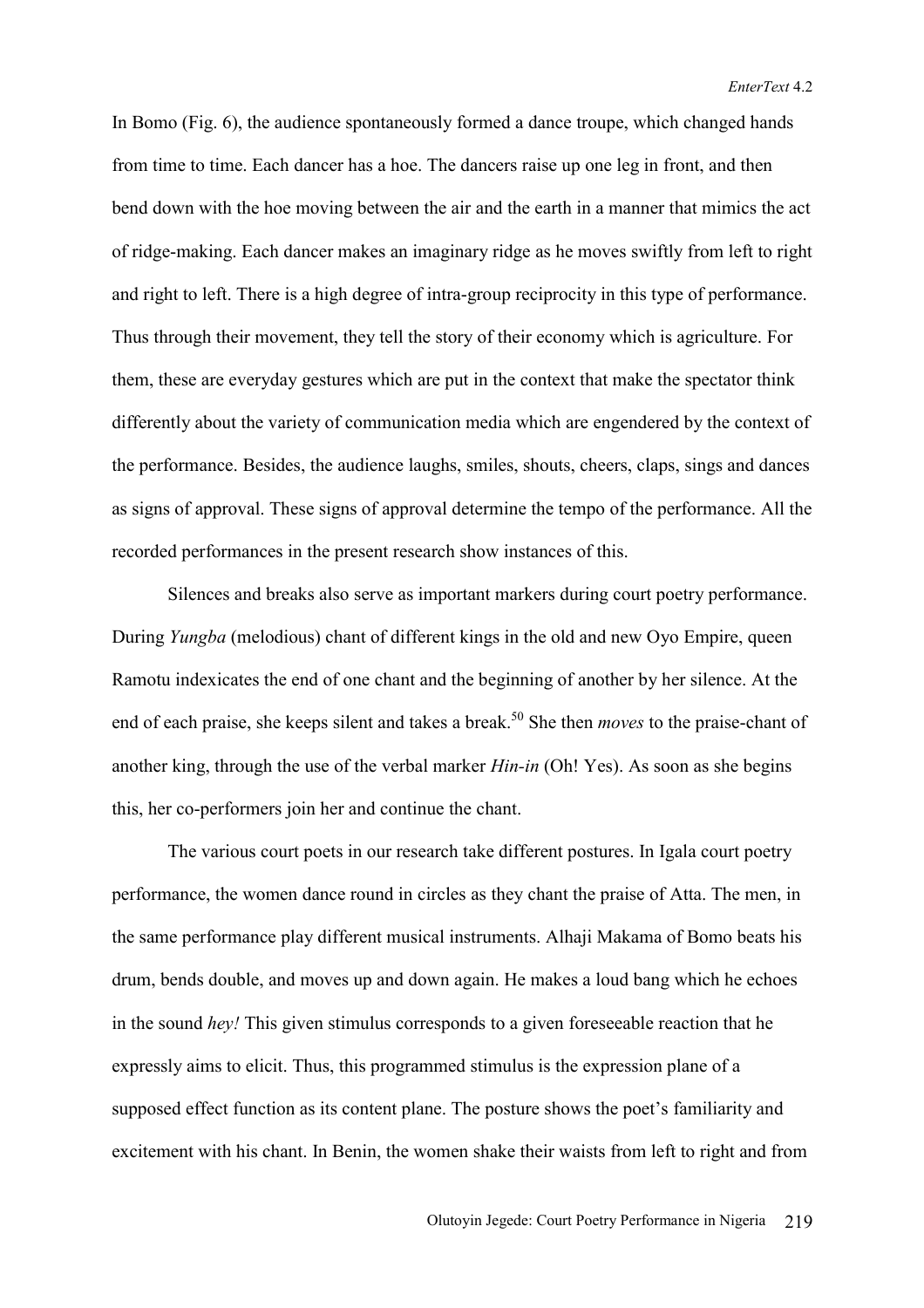right to left again. In Oyo, the women choruses take sitting positions with the calabash and shake their waists melodiously to the chant.

The lead chanters stand before the monarch and *throw* phrases at the *Alaafin* in unison. Ayoola Babalola of the court of Oba Lamidi, the Alaafin of Oyo, sits at the entrance of the palace and raises his voice in a tone higher than ordinary utterance. He puts his hand to his mouth in an attempt to enhance the acoustic level of his voice. Apart from phonemic and syntactic structure, the poet further endows his performance with certain vocalic characteristics. Such paralinguistic or suprasegmental features as loudness, tempo, timbre and non-verbal sound enhance court poetry performance. They supply essential information regarding the poet's state, intentions and attitudes. David Abercombie explains that they serve further in conjunction with kinesics factors to disambiguate the speech act: the conversational use of spoken language cannot be properly understood unless these paralinguistic elements are taken into account. Ayoola Babalola of Oyo palace chants at a loud, high pitch and fast rate.<sup>51</sup> He constantly regulates his pitch, tempo, loudness, resources and rhythm to reflect his psychological and emotional state. The chief's wives in Bomo (Hausa), chant *Sarki's* praise on a moderately low pitch at a moderately slow rate and a moderately resonant timbre. This is done on a regular rhythmical pattern.

During *Yungba* chant, when the spirits of past and present Kings in Oyo Kingdom are evoked, the royal wives chant with a moderate voice, on a low pitch, at a slow rate, in a resonant timbre and with irregular pauses. This is because of the feeling of sadness which the chant arouses. *Igbatiti* on the other hand is performed in an atmosphere of cheerfulness. Thus, it is rendered at a moderately high pitch and voice, at a moderately fast rate, with a regular rhythm and in a moderately blaring timbre. Thus the text and the context determine the vocalic characteristic of each performance.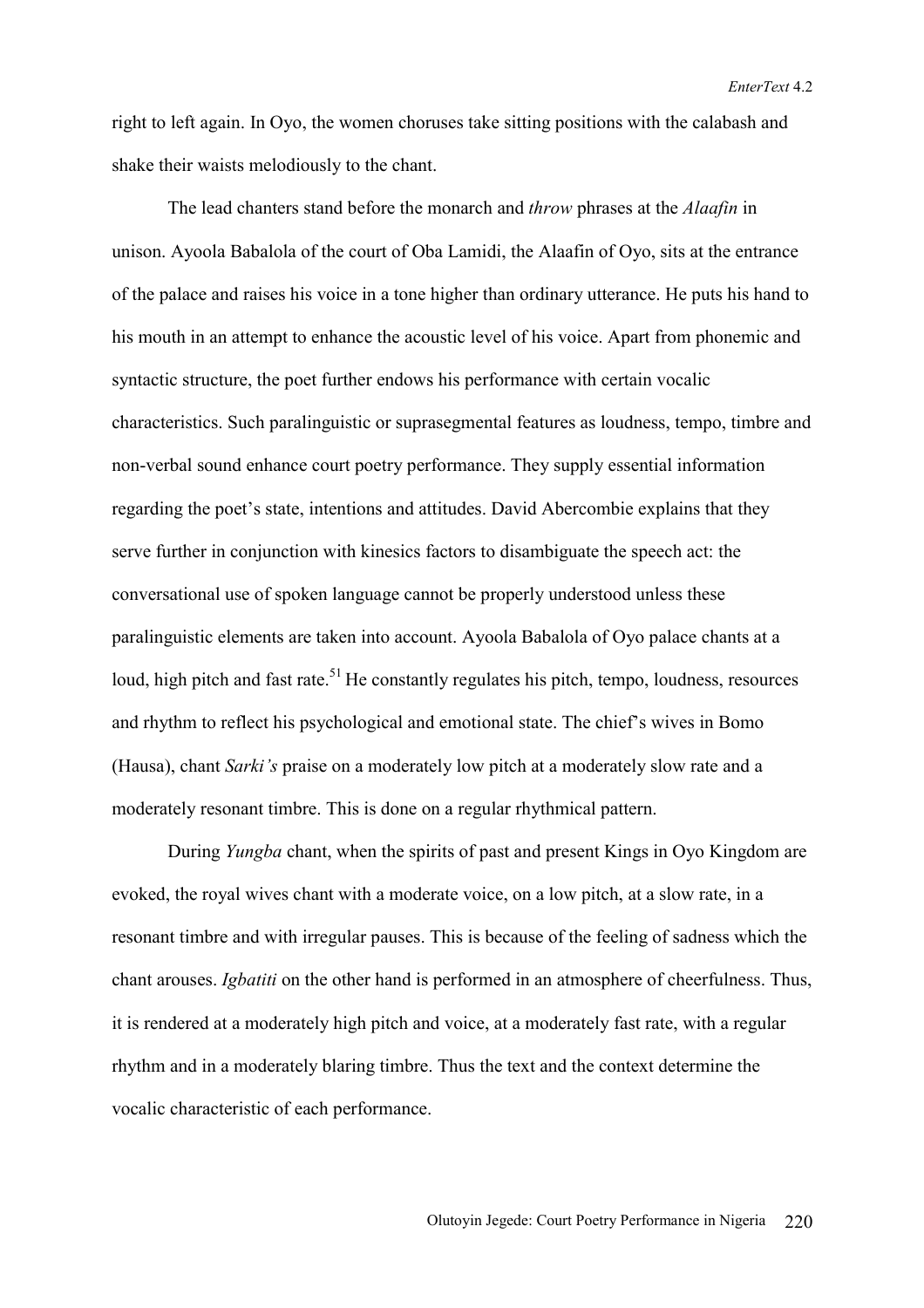This paralinguistic handling by the poet regulates the flow of semantic information and varies the presentation of content according to degree and kind of attention required. The pitch and intensity of vocalization are indices of the poets' emotional state and of their attitudinal colouring. Thus, court poetry gets its meaning through linguistic, paralinguistic, kinesics and para-kinesics features with which the poet orchestrates his discourse as it is illustrated above.

In this paper, we have examined the explicit and implicit systems of communication, which account for the semiotics of court poetry. These include linguistic and paralinguistic constructs which enhance one another in performance. We observe that there are no marked boundaries between them. Signs from different communication systems enter into mutual relations so that a message can be passed across. In addition, we have identified how signs from different systems communicate messages in a two-way transaction between the poet and the audience. These signs include vestimentary, musical, kinesics and proxemic ones. They are composed and presented by both performer and audience in a two-way delivery system. In an attempt to show this, we foreground the discourse in universal syntactic relations and a range of possible communicative functions.

## **Notes**

- 
- 

<sup>&</sup>lt;sup>1</sup> Nigeria is a West African country that is inhabited by about 120 million people with about 200 different languages. Its three major languages are *Hausa, Yoruba* and *Igbo*. This paper is based on research into court poetry in Nigeria. It started as a Ph.D. project in 1999 but is still ongoing.<br>
<sup>2</sup> Ruth Finnegan, *Oral Literature in Africa* (Nairobi: OUP, 1970).<br>
<sup>3</sup> Ughoron: Edo name for court poets.<br>
<sup>4</sup> Akigbe oba: Yoruba name for

<sup>&</sup>lt;sup>7</sup>The court poems quoted in this paper are some of those collected from the research.

<sup>8</sup> Adesola Olateju, "Yungba Royal Chant: A specialized Yoruba Oral Poetic Type" (*Oye: Ogun Journal of Arts* 

<sup>1, 1988), 38-54. 9</sup> Akintunde Akinyemi, "The Aesthetics of Yoruba Yungba chant" (*Inquiry in African Languages and* 

<sup>&</sup>lt;sup>10</sup> Jacques Derrida, *Writing and Difference*, trans. Brian Massumi (Minneapolis: University of Minnesota Press, 1978), 247.

<sup>&</sup>lt;sup>11</sup> Richard Schechner, "Collective Reflexivity: Restoration of Behaviour" in J. Ruby, ed., *A Crack in the mirror: Reflexive Perspectives in Anthropology* (Philadelphia: Philadelphia University Press, 1982), 39-81.

<sup>&</sup>lt;sup>12</sup> Margaret Drewal. *Yoruba Ritual: Performers, Play, Agency* (Indianapolis; Indiana University Press, 1992).